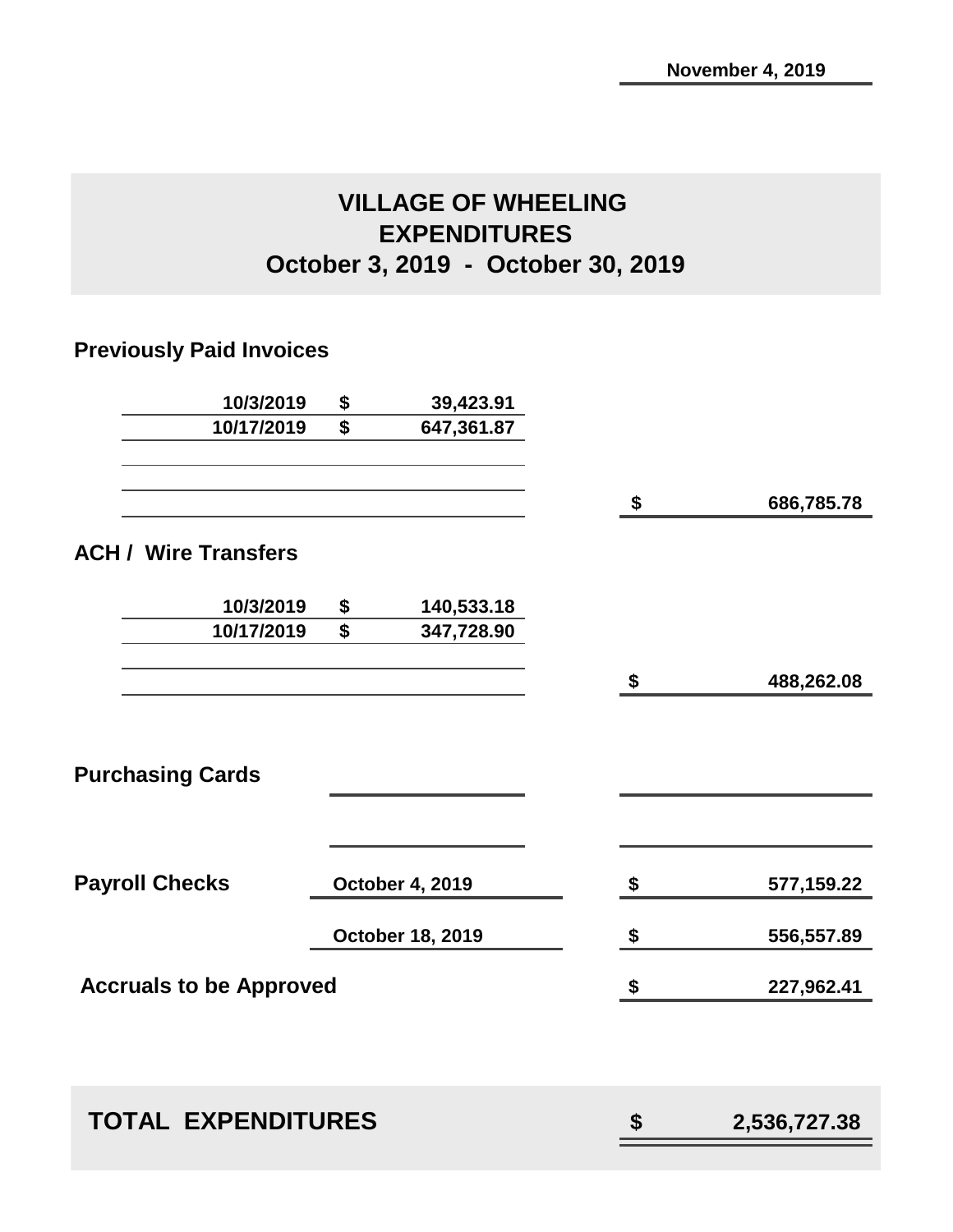SUNGARD PENTAMATION PAGE NUMBER: 1SELECTION CRITERIA: ALL

DATE: 10/03/2019 VILLAGE OF WHEELING ACCTPA51CASH REQUIREMENTS - CHECK FORMAT - DUE DATE: 10/04/2019

ACCOUNTING PERIOD: 10/19

| <b>VENDOR</b>                                 | ORGANIZATION | <b>ACCOUNT</b> | PURCHASE OR INVOICE |             | AMOUNT           | DESCRIPTION           |
|-----------------------------------------------|--------------|----------------|---------------------|-------------|------------------|-----------------------|
| 6255<br>AT&T MOBILITY                         | 1600         | 5239           | 19001952            |             | 1,057.54         | CELLULAR SERVICE-SEPT |
| TOTAL CHECK                                   |              |                |                     |             | 1,057.54         |                       |
| 8013<br>BLUE MEDICARE RX (PDP)<br>TOTAL CHECK | 2100         | 5242           | 19001895            |             | 70.00<br>70.00   | L DAWSON RX-OCT       |
| 3006<br>CHRISTOPHER B BURKE ENGINEER          | 4510         | 5206           | 16001160            | 153327      | 346.00           | BUFFALO CREEK STUDY   |
| TOTAL CHECK                                   |              |                |                     |             | 346.00           |                       |
| 6560<br>CAMIC JOHNSON, LTD<br>TOTAL CHECK     | 1900         | 5218           | 19000303            | 175         | 630.00<br>630.00 | ADMIN HEARINGS-SEPT   |
| 11291<br>CAMPOS, IRMA                         | 40           | 2207           |                     | 48 W DUNDEE | 73.08            | WATER REFUND          |
| TOTAL CHECK                                   |              |                |                     |             | 73.08            |                       |
| 3160<br>CURRIE MOTORS                         | 33           | 5401           | 19001044            | H12719      | 27,356.00        | 2019 FORD F-250       |
| TOTAL CHECK                                   |              |                |                     |             | 27,356.00        |                       |
| 11283<br>DEPENDENT SPECIALISTS INC            | 1800         | 5299           | 19001856            | 1806        | 1,000.00         | DEPENDENT AUDIT       |
| TOTAL CHECK                                   |              |                |                     |             | 1,000.00         |                       |
| 11290<br>THE GREAT BOODINI                    | 1315         | 5297           | 19001885            | 2212        | 300.00           | ENTERTAINMENT-10/31   |
| TOTAL CHECK                                   |              |                |                     |             | 300.00           |                       |
| 8902<br>SANDRA HAYNES                         | 1315         | 5297           | 19001881            | 3622        | 165.00           | ENTERTAINMENT-10/16   |
| TOTAL CHECK                                   |              |                |                     |             | 165.00           |                       |
| 9548<br>HOFFMAN HOUSE CATERING                | 5500         | 5299           | 19001938            | 9811909078  | 2,812.86         | CONGREGATE MEALS-SEPT |
| TOTAL CHECK                                   |              |                |                     |             | 2,812.86         |                       |
| 8699<br>IL STATE FIRE MARSHALL                | 1220         | 5220           | 19001889            | 9619107     | 95.00            | AIR TANK INSPECTIONS  |
| TOTAL CHECK                                   |              |                |                     |             | 95.00            |                       |
| 1806<br>MUNICIPAL FLEET MANAGERS ASS          | 1240         | 5105           | 19001884            |             | 50.00            | SEMINAR REGISTRATION  |
| TOTAL CHECK                                   |              |                |                     |             | 50.00            |                       |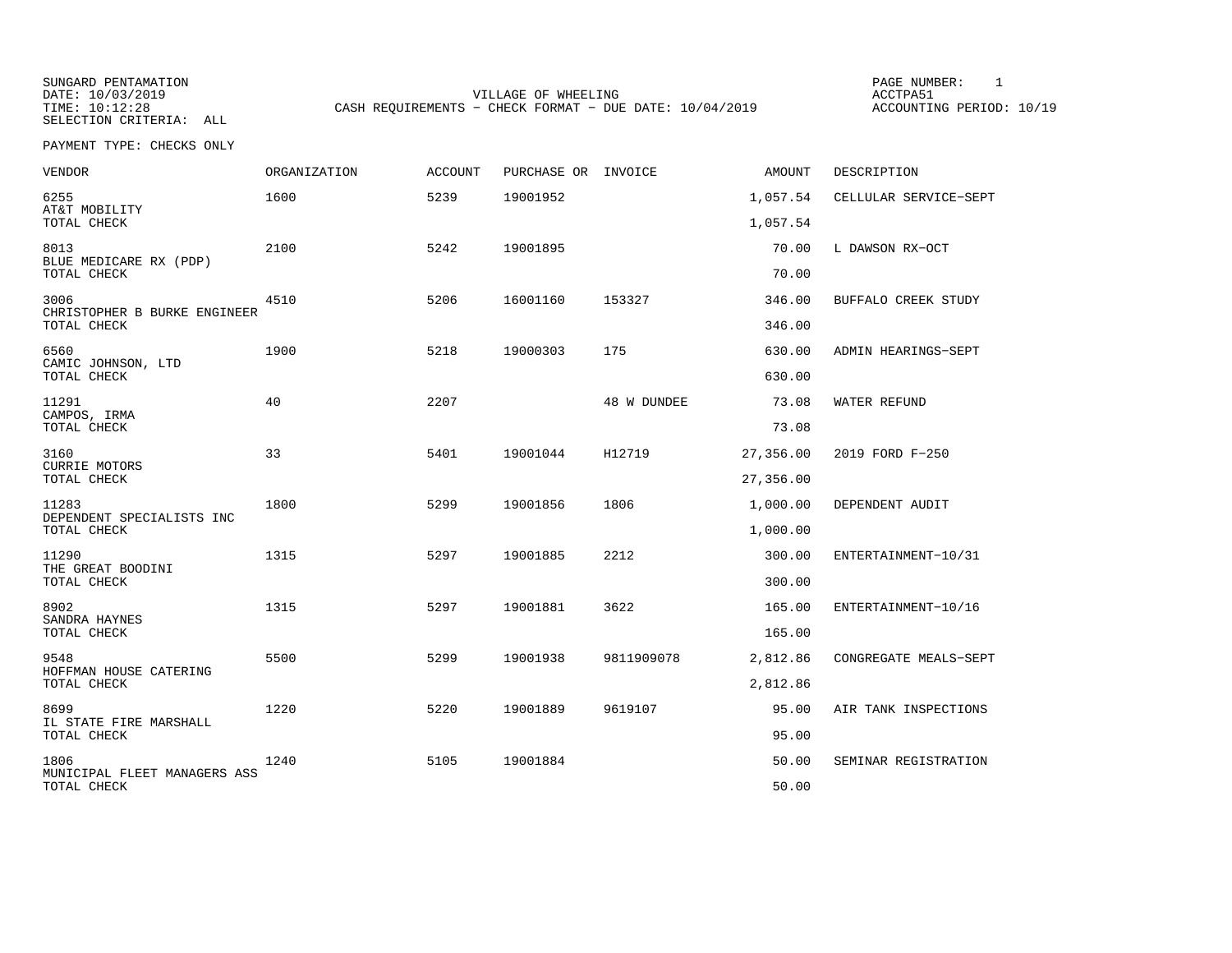SUNGARD PENTAMATION PAGE NUMBER: 2DATE: 10/03/2019 VILLAGE OF WHEELING ACCTPA51CASH REQUIREMENTS - CHECK FORMAT - DUE DATE: 10/04/2019

ACCOUNTING PERIOD: 10/19

| VENDOR                                                                                                    | ORGANIZATION                                         | ACCOUNT                                              | PURCHASE OR INVOICE                                                              |                                                    | AMOUNT                                                                         | DESCRIPTION                                                                                                                               |
|-----------------------------------------------------------------------------------------------------------|------------------------------------------------------|------------------------------------------------------|----------------------------------------------------------------------------------|----------------------------------------------------|--------------------------------------------------------------------------------|-------------------------------------------------------------------------------------------------------------------------------------------|
| 5927<br>NICOR GAS<br>TOTAL CHECK                                                                          | 1170<br>1500<br>1600<br>2100<br>2200<br>4100<br>4200 | 5209<br>5209<br>5209<br>5209<br>5209<br>5209<br>5209 | 19001941<br>19001941<br>19001941<br>19001941<br>19001941<br>19001941<br>19001941 |                                                    | 6.12<br>300.51<br>1,665.17<br>386.17<br>339.52<br>111.38<br>115.80<br>2,924.67 | GAS SERVICE-SEPT<br>GAS SERVICE-SEPT<br>GAS SERVICE-SEPT<br>GAS SERVICE-SEPT<br>GAS SERVICE-SEPT<br>GAS SERVICE-SEPT<br>GAS SERVICE-SEPT  |
| 3092<br>OFFICE DEPOT<br>TOTAL CHECK                                                                       | 1600                                                 | 5318                                                 | 19001957                                                                         | 379912920001                                       | 50.60<br>50.60                                                                 | OFFICE SUPPLIES                                                                                                                           |
| 11300<br>PERCHENKO, GRIGORY<br>TOTAL CHECK                                                                | 40                                                   | 2207                                                 |                                                                                  | 256 PRAIRIE                                        | 169.98<br>169.98                                                               | WATER BILL REFUND                                                                                                                         |
| 6959<br>PILGRIM PRODUCTIONS INC<br>TOTAL CHECK                                                            | 1315                                                 | 5297                                                 | 19001880                                                                         | 10082019                                           | 125.00<br>125.00                                                               | ENTERTAINMENT-10/8                                                                                                                        |
| 4039<br>ST JOSEPH THE WORKER CHURCH<br>TOTAL CHECK                                                        | 1315                                                 | 5232                                                 | 19001954                                                                         |                                                    | 500.00<br>500.00                                                               | CONGREGATE MEALS-OCT                                                                                                                      |
| 2573<br>THIRD MILLENNIUM ASSOCIATES 4100<br>TOTAL CHECK                                                   | 1160<br>4200<br>1160<br>4100<br>4200                 | 5227<br>5227<br>5227<br>5228<br>5228<br>5228         | 19000012<br>19000012<br>19000012<br>19000013<br>19000013<br>19000013             | 23940<br>23940<br>23940<br>23940<br>23940<br>23940 | 2.23<br>59.40<br>12.62<br>29.41<br>784.22<br>166.65<br>1,054.53                | WATER BILL POSTAGE<br>WATER BILL POSTAGE<br>WATER BILL POSTAGE<br>PRINT WATER BILL-SEPT<br>PRINT WATER BILL-SEPT<br>PRINT WATER BILL-SEPT |
| 2666<br>UPS<br>TOTAL CHECK                                                                                | 1600<br>1600                                         | 5227<br>5227                                         | 19000002<br>19000002                                                             | 328T1T389<br>328T1T399                             | 89.08<br>12.32<br>101.40                                                       | OVERNIGHT DELIVERY<br>OVERNIGHT DELIVERY                                                                                                  |
| 11304<br>VYSOTSKYY, ANDRIY<br>TOTAL CHECK                                                                 | 40                                                   | 2207                                                 |                                                                                  | 776 RIVER WA                                       | 25.27<br>25.27                                                                 | WATER BILL REFUND                                                                                                                         |
| 11305<br>WANG, JERRY<br>TOTAL CHECK                                                                       | 40                                                   | 2207                                                 |                                                                                  | 508 PRESTWIC                                       | 16.98<br>16.98                                                                 | WATER BILL REFUND                                                                                                                         |
| 10736<br>WHEELING COMMERCIAL DEVELOPM<br>TOTAL CHECK                                                      | 1170                                                 | 5232                                                 | 19000001                                                                         |                                                    | 500.00<br>500.00                                                               | METRA LOT MAINT.-OCT                                                                                                                      |
| TOTAL CASHABLE CHECKS<br>TOTAL EFT VOUCHERS                                                               |                                                      |                                                      |                                                                                  |                                                    | 39,423.91<br>.00                                                               |                                                                                                                                           |
| TOTAL REPORT<br>TOTAL NUMBER OF CHECKS TO BE ISSUED - 22<br>TOTAL NUMBER OF EFT VOUCHERS TO BE ISSUED - 0 |                                                      |                                                      |                                                                                  |                                                    | 39,423.91                                                                      |                                                                                                                                           |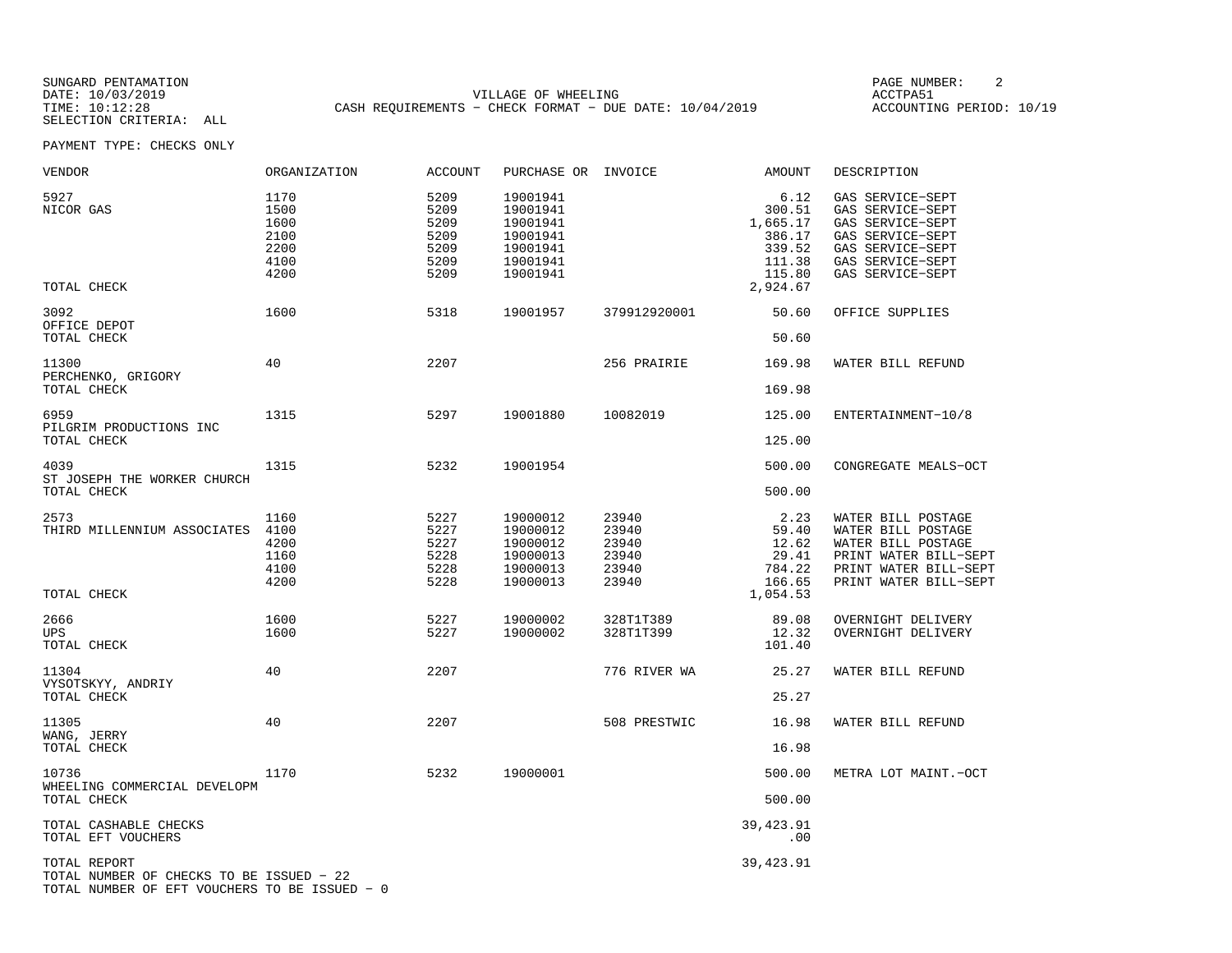SUNGARD PENTAMATION SUNGARD PENTAMATION SUNG PAGE NUMBER: 1 SUNGARD PENTAMATION SUNG PAGE NUMBER: 1 SUNG PAGE NUMBER: 1 SUNG PAGE NUMBER: 1 SUNG PAGE NUMBER: 1 SUNG PAGE NUMBER: 1 SUNG PAGE NUMBER: 1 SUNG PAGE NUMBER: 1 SU DATE: 10/17/2019 VILLAGE OF WHEELING ACCTPA51CASH REQUIREMENTS - CHECK FORMAT - DUE DATE: 10/18/2019

ACCOUNTING PERIOD: 10/19

| <b>VENDOR</b>                                     | ORGANIZATION                                 | <b>ACCOUNT</b>                                       | PURCHASE OR                                                                      | INVOICE                                                     | AMOUNT                                                           | DESCRIPTION                                                                                                                              |
|---------------------------------------------------|----------------------------------------------|------------------------------------------------------|----------------------------------------------------------------------------------|-------------------------------------------------------------|------------------------------------------------------------------|------------------------------------------------------------------------------------------------------------------------------------------|
| 6776<br>ALPHA PAINTWORKS INC                      | 4100                                         | 5214                                                 | 19001834                                                                         | 081519                                                      | 16,617.00                                                        | FIRE HYDRANT PAINTING                                                                                                                    |
| TOTAL CHECK                                       |                                              |                                                      |                                                                                  |                                                             | 16,617.00                                                        |                                                                                                                                          |
| 7101<br>AMALGAMATED BANK OF CHICAGO               | 3420<br>3900<br>4310                         | 5609<br>5609<br>5609                                 | 19002017<br>19002017<br>19002017                                                 |                                                             | 156.75<br>156.75<br>161.50                                       | BOND AGENT FEE<br>BOND AGENT FEE<br>BOND AGENT FEE                                                                                       |
| TOTAL CHECK                                       |                                              |                                                      |                                                                                  |                                                             | 475.00                                                           |                                                                                                                                          |
| 8035<br>AMERICAN WELDING & GAS INC<br>TOTAL CHECK | 1240<br>2200                                 | 5303<br>5220                                         | 19001951<br>19002002                                                             | 06616496<br>06640734                                        | 83.75<br>384.46<br>468.21                                        | ARGON FOR WELDING<br>02 CYLINDER RENTALS                                                                                                 |
| 10924<br>ARBOR IV, LLC.                           | 3100                                         | 5750                                                 | 18001720                                                                         | 10/8/19                                                     | 20,000.07                                                        | TIF INCENTIVE-FINAL                                                                                                                      |
| TOTAL CHECK                                       |                                              |                                                      |                                                                                  |                                                             | 20,000.07                                                        |                                                                                                                                          |
| 2305<br>AT&T GLOBAL SERVICES INC                  | 15                                           | 5238                                                 | 19000105                                                                         | IL835172                                                    | 1,587.12                                                         | WIRELESS DATA-OCT                                                                                                                        |
| TOTAL CHECK                                       |                                              |                                                      |                                                                                  |                                                             | 1,587.12                                                         |                                                                                                                                          |
| 256<br>ATLAS BOBCAT LLC                           | 4100<br>33<br>33                             | 5310<br>5315<br>5315                                 | 19001950<br>19001115<br>19001115                                                 | BG6917<br>QA4627<br>OA4654                                  | 180.25<br>8,758.00<br>54,122.00                                  | LIFT KIT #872<br>TRAILER<br>COMPACT BOBCAT                                                                                               |
| TOTAL CHECK                                       |                                              |                                                      |                                                                                  |                                                             | 63,060.25                                                        |                                                                                                                                          |
| 11307<br>ATLAS INDUSTRIES INC                     | 40                                           | 2207                                                 |                                                                                  | 14 N ELMHURS                                                | 2,481.28                                                         | WATER BILL REFUND                                                                                                                        |
| TOTAL CHECK                                       |                                              |                                                      |                                                                                  |                                                             | 2,481.28                                                         |                                                                                                                                          |
| 6060<br>AYRES ASSOCIATES INC                      | 1600<br>4100<br>4200                         | 5207<br>5207<br>5207                                 | 19000595<br>19000595<br>19000595                                                 | 182922<br>182922<br>182922                                  | 4,962.50<br>2,481.25<br>2,481.25                                 | AERIAL PHOTOS-FINAL<br>AERIAL PHOTOS-FINAL<br>AERIAL PHOTOS-FINAL                                                                        |
| TOTAL CHECK                                       |                                              |                                                      |                                                                                  |                                                             | 9,925.00                                                         |                                                                                                                                          |
| 274<br>B&F CONSTRUCTION CODE SERVIC 4100          | 1300<br>4200<br>1300<br>4100<br>4200<br>1300 | 5299<br>5299<br>5299<br>5299<br>5299<br>5299<br>5299 | 19000338<br>19000338<br>19000338<br>19000338<br>19000338<br>19000338<br>19000338 | 52270<br>52270<br>52270<br>52304<br>52304<br>52304<br>52318 | 1,232.33<br>68.47<br>68.46<br>608.56<br>43.47<br>43.47<br>225.00 | BUILD/ELEC REVIEW<br>PLUMBING REVIEW<br>PLUMBING REVIEW<br>BUILD/ELEC REVIEW<br>PLUMBING REVIEW<br>PLUMBING REVIEW<br>SOLAR PANEL REVIEW |
| TOTAL CHECK                                       |                                              |                                                      |                                                                                  |                                                             | 2,289.76                                                         |                                                                                                                                          |
| 3383<br>CALEA                                     | 2100                                         | 5231                                                 | 19002008                                                                         | INV31723                                                    | 347.59                                                           | ON-SITE FEE                                                                                                                              |
| TOTAL CHECK                                       |                                              |                                                      |                                                                                  |                                                             | 347.59                                                           |                                                                                                                                          |
| 4183<br>CHECKPOINT TIRE CENTERS<br>TOTAL CHECK    | 1430<br>2100                                 | 5310<br>5310                                         | 19001894<br>19002026                                                             | 25806<br>26954                                              | 90.00<br>221.77<br>311.77                                        | WHEEL ALIGNMENT #202<br>WHEEL ALIGNMENT #I-60                                                                                            |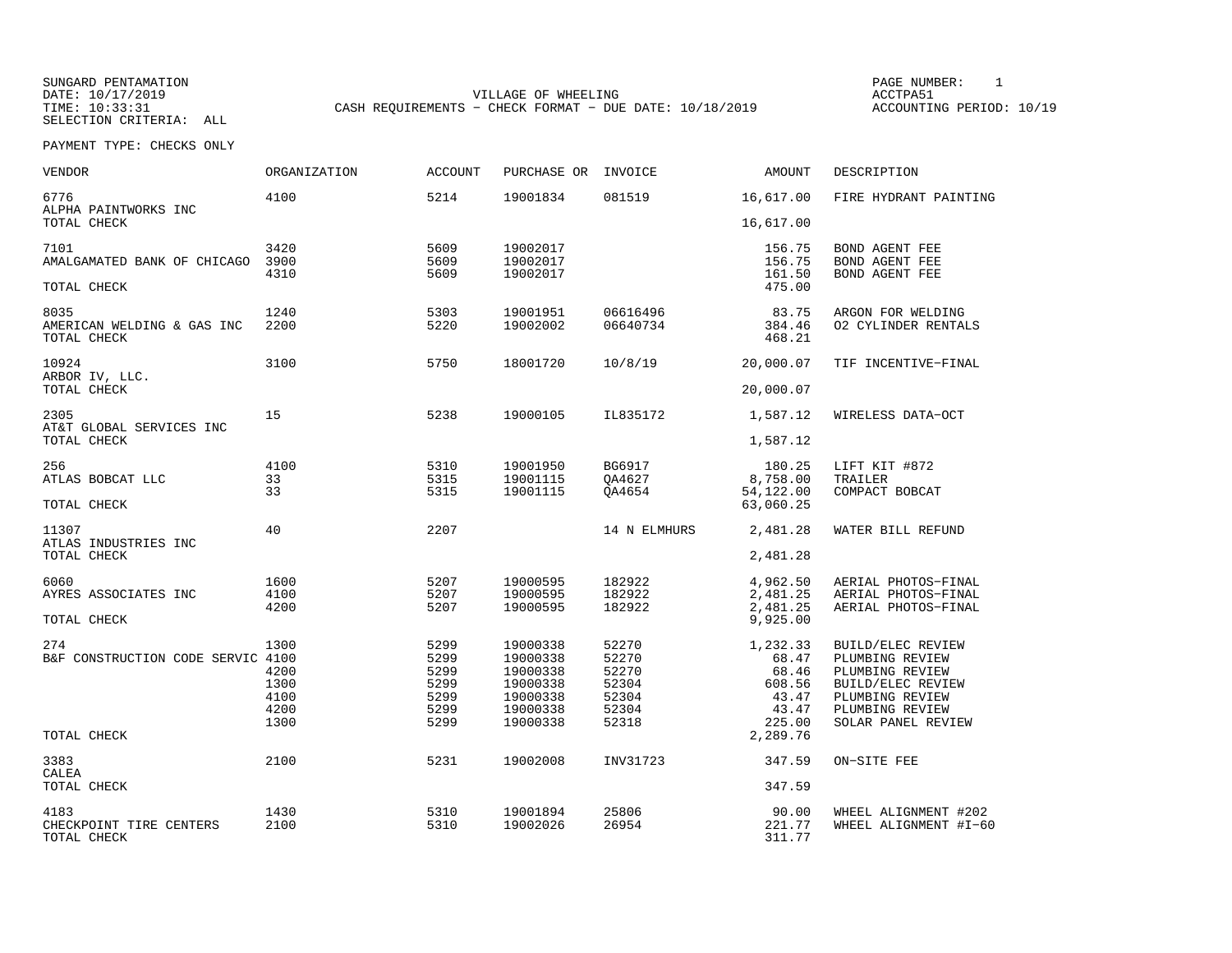SUNGARD PENTAMATION SUNGARD PENTAMATION SUNG PAGE NUMBER: 2 DATE: 10/17/2019 VILLAGE OF WHEELING ACCTPA51CASH REQUIREMENTS - CHECK FORMAT - DUE DATE: 10/18/2019

ACCOUNTING PERIOD: 10/19

| <b>VENDOR</b>                              | ORGANIZATION         | ACCOUNT              | PURCHASE OR INVOICE              |                                  | AMOUNT                                 | DESCRIPTION                                                                |
|--------------------------------------------|----------------------|----------------------|----------------------------------|----------------------------------|----------------------------------------|----------------------------------------------------------------------------|
| 9029<br>CHRIS ELECTRIC CORP<br>TOTAL CHECK | 1220<br>4100<br>4200 | 5299<br>5237<br>5340 | 19001977<br>19001982<br>19001981 | 4219<br>4220<br>4230             | 999.60<br>374.85<br>374.85<br>1,749.30 | FIRE ALARM PANEL TEST<br>TELEMENTRY ADJUSTMENT<br>LIFT STATION REPAIR      |
| 6697                                       | 3410                 | 5223                 | 17002088                         | 48072                            | 1,356.23                               | DUNDEE RD LIGHTING                                                         |
| CIVILTECH ENGINEERING INC<br>TOTAL CHECK   |                      |                      |                                  |                                  | 1,356.23                               |                                                                            |
| 8366<br>CONRAD POLYGRAPH INC               | 1800                 | 5226                 | 19001960                         | 3647                             | 640.00                                 | POLYGRAPH EXAMS                                                            |
| TOTAL CHECK                                |                      |                      |                                  |                                  | 640.00                                 |                                                                            |
| 3145<br>CUMMINS NPOWER LLC                 | 1220                 | 5299                 | 19001979                         | F2-18827                         | 1,310.71                               | GENERATOR REPAIRS                                                          |
| TOTAL CHECK                                |                      |                      |                                  |                                  | 1,310.71                               |                                                                            |
| 1564<br>LINDA DAWSON                       | 2100                 | 5242                 | 19002036                         |                                  | 318.00                                 | 4TH QTR MED B REIMB                                                        |
| TOTAL CHECK                                |                      |                      |                                  |                                  | 318.00                                 |                                                                            |
| 935<br>GALLS LLC<br>TOTAL CHECK            | 2100<br>2100         | 5317<br>5106         | 19002007<br>19002006             | 013627335<br>013638724           | 131.53<br>90.54<br>222.07              | MISC EOUIPT<br>UNIFORM                                                     |
| 944                                        | 2100                 | 5310                 | 19002027                         | T12560                           | 65.00                                  | FLAT TIRE- #I-60                                                           |
| GENE'S VILLAGE TOWING<br>TOTAL CHECK       |                      |                      |                                  |                                  | 65.00                                  |                                                                            |
| 10860                                      | 4200                 | 5342                 | 19001974                         | 235617                           | 900.00                                 | ADJUSTMENTS RINGS                                                          |
| GREAT LAKES CONCRETE LLC<br>TOTAL CHECK    |                      |                      |                                  |                                  | 900.00                                 |                                                                            |
| 11288                                      | 3410                 | 5507                 | 19001986                         | 178680                           | 15,630.10                              | CUT SIDEWALKS-FINAL                                                        |
| HARD ROCK CONCRETE CUTTERS<br>TOTAL CHECK  |                      |                      |                                  |                                  | 15,630.10                              |                                                                            |
| 1089                                       | 3900                 | 5506                 | 19001962                         |                                  | 12,000.00                              | FACADE GRANT REIMB                                                         |
| HOUSE OF RENTAL<br>TOTAL CHECK             |                      |                      |                                  |                                  | 12,000.00                              |                                                                            |
| 1268<br>IBS NORTH CHICAGO                  | 1300<br>2200<br>4200 | 5310<br>5310<br>5310 | 19001949<br>19001949<br>19001949 | 49918023<br>49918023<br>49918023 | 127.95<br>494.20<br>127.95             | REPLACEMENT BATTERIES.<br>REPLACEMENT BATTERIES.<br>REPLACEMENT BATTERIES. |
| TOTAL CHECK                                |                      |                      |                                  |                                  | 750.10                                 |                                                                            |
| 1211<br>ILLINOIS STATE POLICE              | 2200                 | 5248                 | 19001853                         |                                  | 254.25                                 | FINGERPRINTING                                                             |
| TOTAL CHECK                                |                      |                      |                                  |                                  | 254.25                                 |                                                                            |
| 10170<br>INDUSTRIAL ORGANIZATIONAL SO      | 1800                 | 5226                 | 19002013                         | C46132A                          | 6,050.84                               | SERGEANT PROMO TEST                                                        |
| TOTAL CHECK                                |                      |                      |                                  |                                  | 6,050.84                               |                                                                            |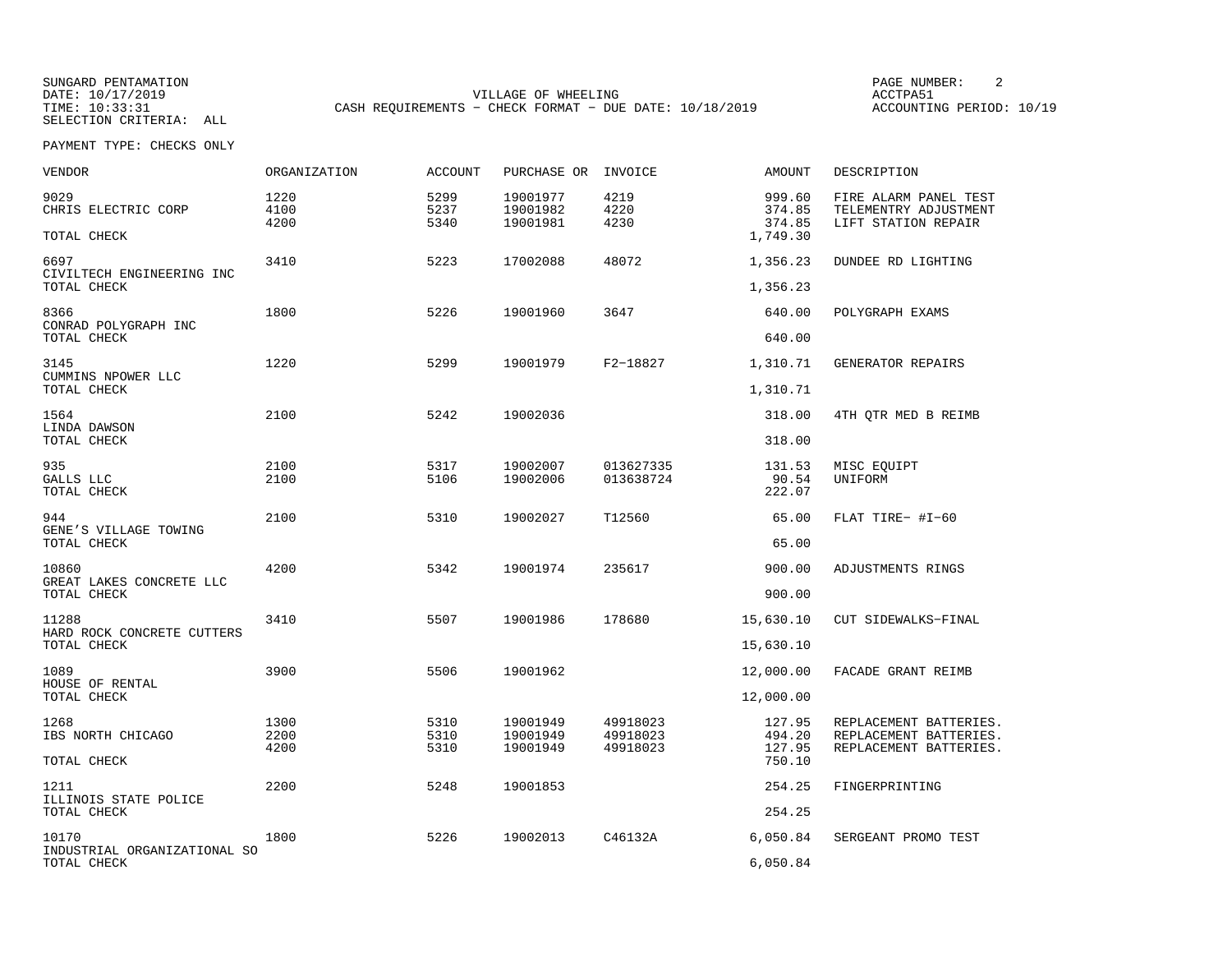SUNGARD PENTAMATION SUNGARD PENTAMATION SUNG PAGE NUMBER: 3 SUNGARD PENTAMATION SUNG PAGE NUMBER: 3 DATE: 10/17/2019 VILLAGE OF WHEELING ACCTPA51CASH REQUIREMENTS - CHECK FORMAT - DUE DATE: 10/18/2019

ACCOUNTING PERIOD: 10/19

| <b>VENDOR</b>                           | ORGANIZATION | <b>ACCOUNT</b> | PURCHASE OR INVOICE  |                  | AMOUNT             | DESCRIPTION                        |
|-----------------------------------------|--------------|----------------|----------------------|------------------|--------------------|------------------------------------|
| 9256<br>INTERSTATE BILLING SERVICE I    | 1420         | 5310           | 19001944             | 3016675703       | 475.90             | PARTS #1543                        |
| TOTAL CHECK                             |              |                |                      |                  | 475.90             |                                    |
| 4285<br>J.G. UNIFORMS INC               | 2100<br>2100 | 5106<br>5315   | 19001967<br>19001967 |                  | 3,022.05<br>805.00 | UNIFORMS<br>UNIFORMS               |
|                                         | 2110         | 5106           | 19001967             |                  | 164.90             | UNIFORMS                           |
| TOTAL CHECK                             |              |                |                      |                  | 3,991.95           |                                    |
| 4023<br>KNOX SWAN & DOG LLC             | 1220         | 5299           | 19002024             | 611273           | 750.00             | GOOSE CONTROL-OCT                  |
| TOTAL CHECK                             |              |                |                      |                  | 750.00             |                                    |
| 1704<br>METROPOLITAN INDUSTRIES         | 4200         | 5340           | 19001984             | INV010026        | 612.50             | LIFT STATION REPAIR                |
| TOTAL CHECK                             |              |                |                      |                  | 612.50             |                                    |
| 8444                                    | 1430         | 5217           | 19001978             | 140282           | 695.00             | MOW MILWAUKEE AVE                  |
| MILIEU DESIGN LLC                       | 1430<br>1430 | 5217<br>5217   | 19000359<br>19000359 | 140610<br>140618 | 246.70<br>1,641.28 | MOW VIOLATIONS-9/23<br>MOWING-9/23 |
|                                         | 1430         | 5217           | 19000359             | 140619           | 1,157.79           | $WEEDING-9/23$                     |
| TOTAL CHECK                             |              |                |                      |                  | 3,740.77           |                                    |
| 16                                      | 50           | 2110           |                      |                  | 576.00             | DED:052 NCPERS LIF                 |
| NCPERS-IL IMRF<br>TOTAL CHECK           |              |                |                      |                  | 576.00             |                                    |
| 6361                                    | 1800         | 5246           | 19002014             |                  | 202.00             | WORK STATUS EXAM                   |
| NORTHSHORE UNIVERSITY<br>TOTAL CHECK    |              |                |                      |                  | 202.00             |                                    |
|                                         |              |                |                      |                  |                    |                                    |
| 3092<br>OFFICE DEPOT                    | 2200         | 5318           | 19001993             | 378029551001     | 54.52              | OFFICE SUPPLIES                    |
| TOTAL CHECK                             |              |                |                      |                  | 54.52              |                                    |
| 2176<br>RAY O'HERRON CO., INC           | 2100         | 5106           | 19001968             |                  | 596.73             | UNIFORMS                           |
| TOTAL CHECK                             |              |                |                      |                  | 596.73             |                                    |
| 11308                                   | 40           | 2207           |                      | 597 PRESTWIC     | 62.38              | WATER BILL REFUND                  |
| PARK, SEONG JOO<br>TOTAL CHECK          |              |                |                      |                  | 62.38              |                                    |
| 11310                                   | 40           | 2207           |                      | 406 SHAWN CT     | 100.00             | WATER BILL REFUND                  |
| PATEL, VASANT<br>TOTAL CHECK            |              |                |                      |                  | 100.00             |                                    |
| 9895                                    | 1800         | 5226           | 19001961             |                  | 500.00             | PSYCHOLOGICAL EXAM                 |
| PERSONNEL STRATEGIES LLC<br>TOTAL CHECK |              |                |                      |                  | 500.00             |                                    |
| 3884                                    | 4200         | 5310           | 19002018             | 280102088        | 1,265.52           | TIRES- #932                        |
| POMP'S TIRE SERVICE INC<br>TOTAL CHECK  |              |                |                      |                  | 1,265.52           |                                    |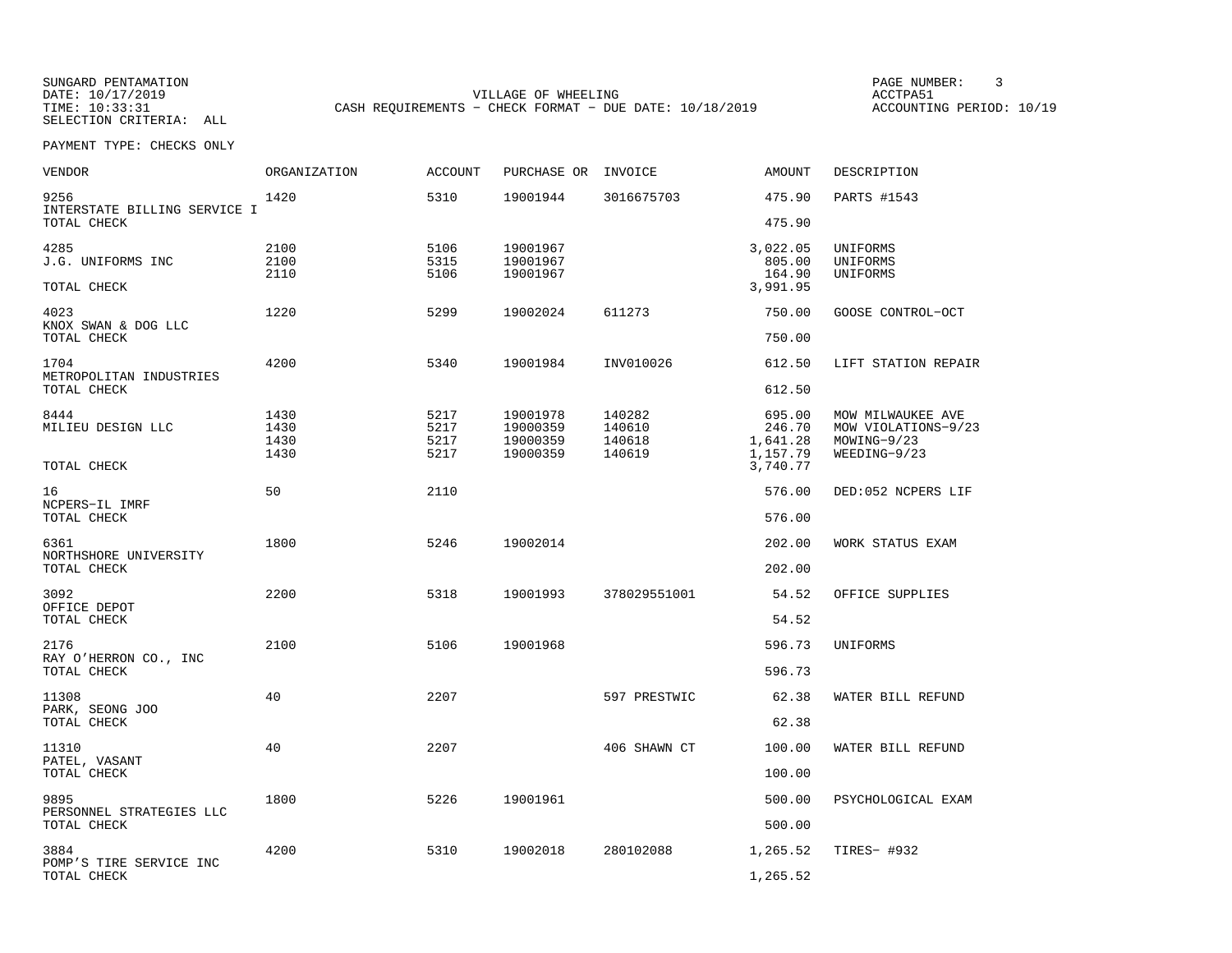SUNGARD PENTAMATION SUNGARD PENTAMATION SUNG PAGE NUMBER: 4 A PAGE NUMBER: 4 A PAGE NUMBER: 4 DATE: 10/17/2019 VILLAGE OF WHEELING ACCTPA51CASH REQUIREMENTS - CHECK FORMAT - DUE DATE: 10/18/2019

ACCOUNTING PERIOD: 10/19

| VENDOR                                          | ORGANIZATION | <b>ACCOUNT</b> | PURCHASE OR          | INVOICE        | AMOUNT                         | DESCRIPTION                                 |
|-------------------------------------------------|--------------|----------------|----------------------|----------------|--------------------------------|---------------------------------------------|
| 2189<br>REGIONAL TRUCK EQUIPMENT<br>TOTAL CHECK | 33<br>33     | 5401<br>5401   | 19001557<br>19002030 | 53078<br>53084 | 4,666.00<br>637.00<br>5,303.00 | PLOW FOR NEW TRUCK<br>INSTALL NEW PLOW #833 |
| 3712<br>RICOH USA INC                           | 1300         | 5220           | 19002016             | 5057704094     | 135.32                         | CD COPIER FEE-SEPT                          |
| TOTAL CHECK                                     |              |                |                      |                | 135.32                         |                                             |
| 2265<br>ROYAL PUBLISHING CO<br>TOTAL CHECK      | 1600         | 5333           | 19001991             | 7956323        | 1,710.00<br>1,710.00           | WHEELING HS SPORTS AD                       |
| 7252                                            | 3410         | 5507           | 19000873             | 6327           | 56,734.65                      | 2019 SIDEWALK R&R                           |
| SCHROEDER & SCHROEDER INC<br>TOTAL CHECK        |              |                |                      |                | 56,734.65                      |                                             |
| 2334                                            | 1300         | 5310           | 19001953             |                | 25.00                          | FEE TO TRANSFER PLATE TO                    |
| SECRETARY OF STATE<br>TOTAL CHECK               |              |                |                      |                | 25.00                          |                                             |
| 2396                                            | 1240         | 5315           | 19001963             | ARV/41373232   | 510.56                         | DIAGNOSTIC TOOLS                            |
| SNAP ON INDUSTRIAL<br>TOTAL CHECK               |              |                |                      |                | 510.56                         |                                             |
| 4948<br>SOIL AND MATERIAL CONSULTANT            | 3500         | 5506           | 19002050             | 44511          | 340.00                         | WOLF CT TESTING                             |
| TOTAL CHECK                                     |              |                |                      |                | 340.00                         |                                             |
| 2436                                            | 1420         | 5310           | 19002019             | P17534         | 806.46                         | SWEEPER BROOMS                              |
| STANDARD EQUIPMENT COMPANY<br>TOTAL CHECK       |              |                |                      |                | 806.46                         |                                             |
| 11306                                           | 1140         | 5297           | 19002011             |                | 150.00                         | LIGHTS AROUND WHEELING CA                   |
| EMILY SENKOWSKY<br>TOTAL CHECK                  |              |                |                      |                | 150.00                         |                                             |
| 8760<br>TODAY'S UNIFORMS                        | 2200         | 5106           | 19002000             | 178138         | 63.85                          | UNIFORMS                                    |
| TOTAL CHECK                                     |              |                |                      |                | 63.85                          |                                             |
| 11309                                           | 40           | 2207           |                      | 841 VALLEY S   | 21.81                          | WATER BILL REFUND                           |
| TORRES, WILLIAM<br>TOTAL CHECK                  |              |                |                      |                | 21.81                          |                                             |
| 4699                                            | 2100         | 5105           | 19001969             | $19 - 021$     | 88.83                          | TRAINING ROOM RENTAL                        |
| TOWNSHIP HIGH SCHOOL DISTRIC<br>TOTAL CHECK     |              |                |                      |                | 88.83                          |                                             |
| 2645                                            | 3600         | 5506           | 19001269             | 5              | 321,179.60                     | INDUSTRIAL LN PROGRAM                       |
| TRINE CONSTRUCTION CORP<br>TOTAL CHECK          |              |                |                      |                | 321,179.60                     |                                             |
| 8343<br>TRITECH SOFTWARE SYSTEMS                | 33           | 5313           | 19000091             | 252670         | 28,644.60                      | 911 UPGRADE                                 |
| TOTAL CHECK                                     |              |                |                      |                | 28,644.60                      |                                             |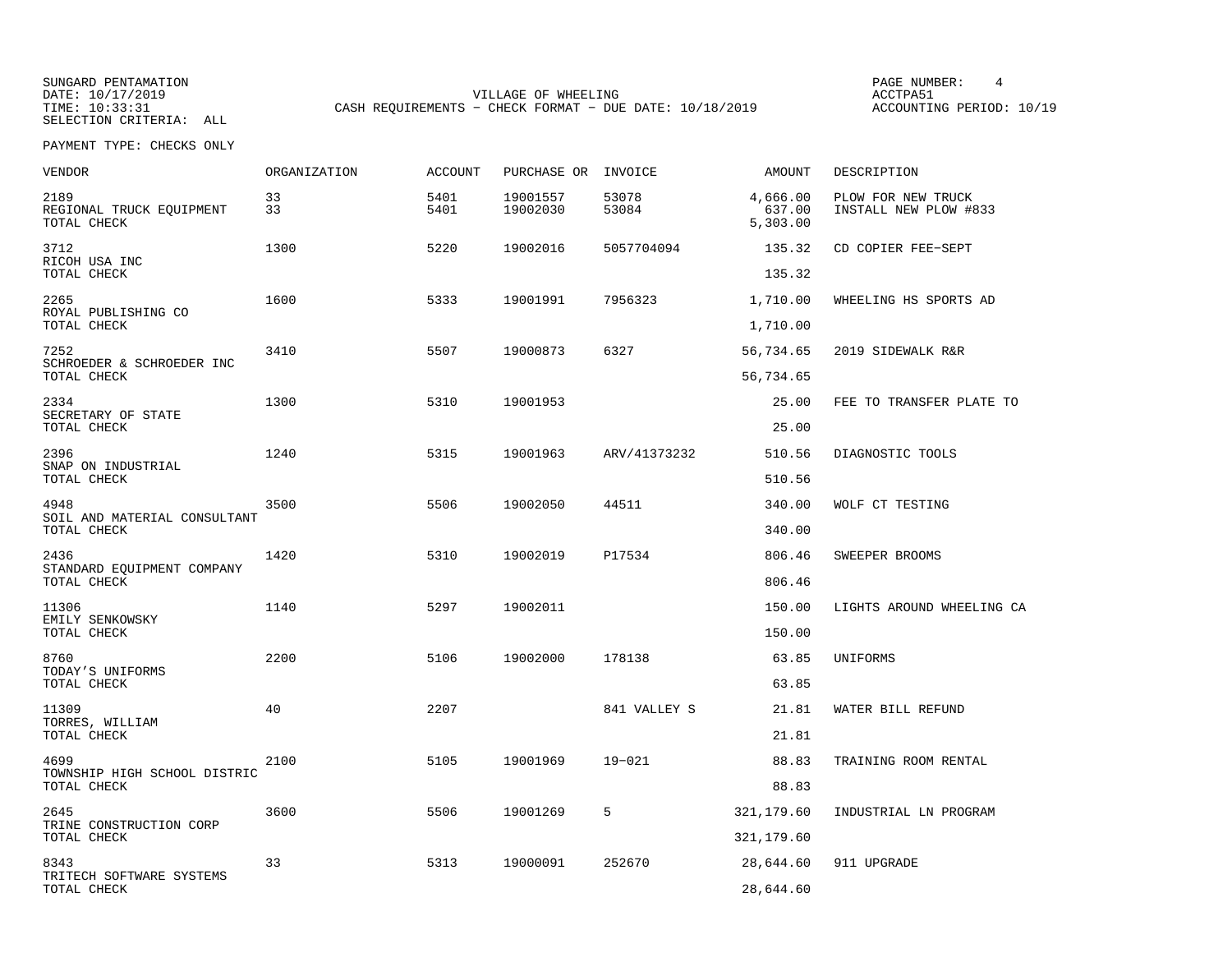TIME: 10:33:31 CASH REQUIREMENTS - CHECK FORMAT - DUE DATE: 10/18/2019

SUNGARD PENTAMATION SUNGARD PENTAMATION SUNG PAGE NUMBER: 5 SENSING PAGE NUMBER: 5 SENSING PAGE NUMBER: 5 SENSI VILLAGE OF WHEELING **ACCTPA51** 

ACCOUNTING PERIOD: 10/19

SELECTION CRITERIA: ALLPAYMENT TYPE: CHECKS ONLY

| <b>VENDOR</b>                                            | <b>ORGANIZATION</b> | <b>ACCOUNT</b> | PURCHASE OR | INVOICE      | AMOUNT                 | DESCRIPTION         |
|----------------------------------------------------------|---------------------|----------------|-------------|--------------|------------------------|---------------------|
| 4858<br>VILLAGE OF BUFFALO GROVE<br>TOTAL CHECK          | 3420                | 5509           | 19001994    | 2019-0000024 | 58,881.00<br>58,881.00 | CAFT CLASSROOM-2ND  |
| 10737<br>WEX BANK<br>TOTAL CHECK                         | 2100                | 5301           | 19002005    | 61519923     | 199.27<br>199.27       | OUT OF TOWN FUEL-PD |
| 9104<br>WIN 911 SOFTWARE<br>TOTAL CHECK                  | 4100                | 5237           | 19001983    | 150XT3892019 | 495.00<br>495.00       | SCADA AUTO-DIALER   |
| 10832<br>THE YMI GROUP INC<br>TOTAL CHECK                | 1220                | 5299           | 19002020    | 5549B        | 335.00<br>335.00       | ROOFTOP HVAC REPAIR |
| TOTAL CASHABLE CHECKS<br>TOTAL EFT VOUCHERS              |                     |                |             |              | 647,361.87<br>.00      |                     |
| TOTAL REPORT<br>TOTAL NUMBER OF CHECKS TO BE ISSUED - 55 |                     |                |             |              | 647,361.87             |                     |

TOTAL NUMBER OF EFT VOUCHERS TO BE ISSUED − 0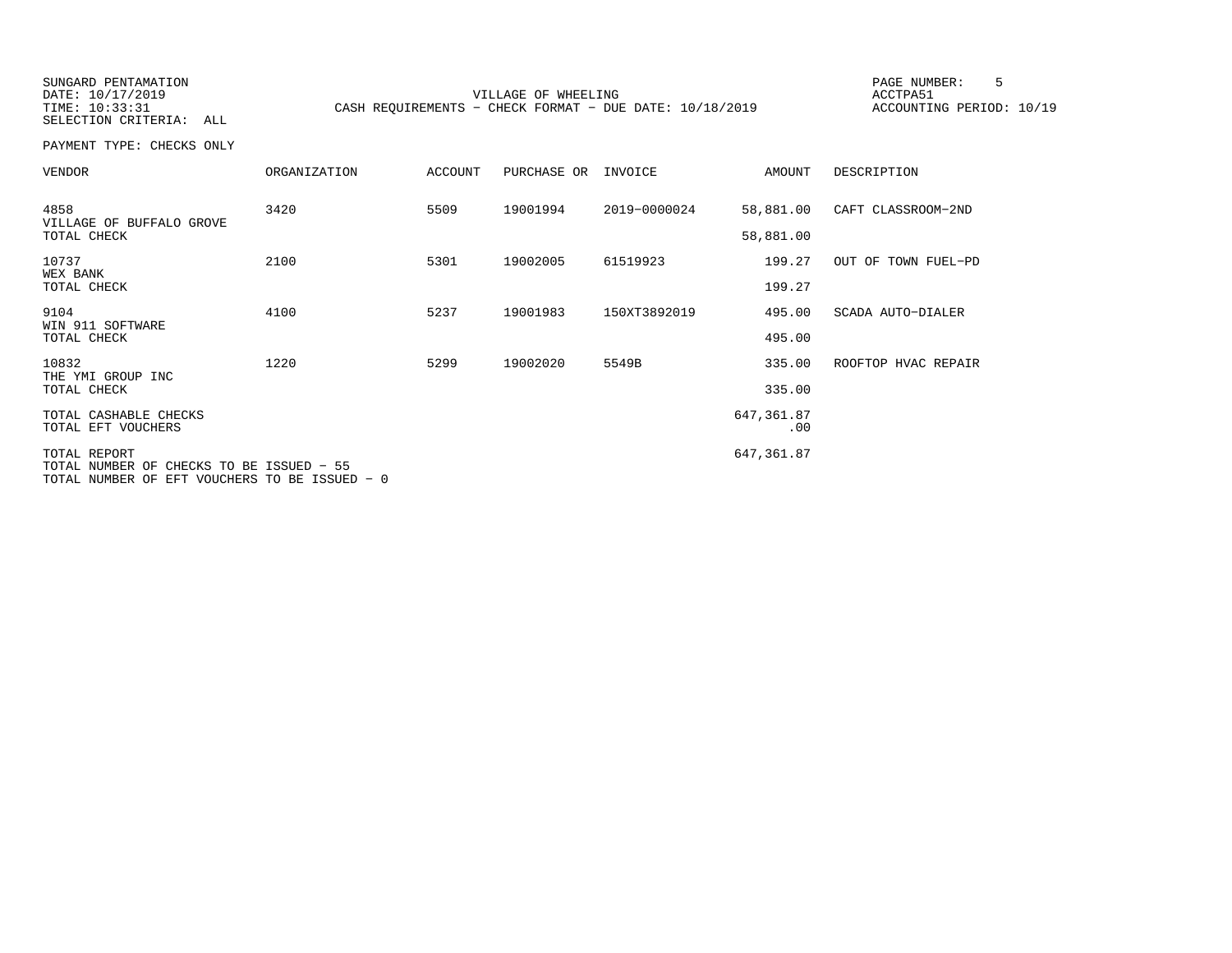SUNGARD PENTAMATION SUNGARD PENTAMATION SUNGARD PAGE NUMBER: 1 SUNGARD PAGE NUMBER: 1 DATE: 10/03/2019 VILLAGE OF WHEELING ACCTPA51CASH REQUIREMENTS - CHECK FORMAT - DUE DATE: 10/04/2019

ACCOUNTING PERIOD: 10/19

| VENDOR                                            | <b>ORGANIZATION</b> | <b>ACCOUNT</b> | PURCHASE OR          | INVOICE        | <b>AMOUNT</b>                      | DESCRIPTION                               |
|---------------------------------------------------|---------------------|----------------|----------------------|----------------|------------------------------------|-------------------------------------------|
| 8768<br>AFSCME COUNCIL 31                         | 50                  | 2124           |                      |                | 831.00<br>831.00                   | DED:094 AFSCME DUE                        |
| TOTAL VOUCHER                                     |                     |                |                      |                |                                    |                                           |
| 10131<br>ANDY FRAIN SERVICES INC<br>TOTAL VOUCHER | 2100                | 5299           | 19000510             | 278757         | 1,088.01<br>1,088.01               | CROSSING GUARDS-AUG                       |
| 7467                                              | 1400                | 5207           | 19001948             | 56ILI9045151   | 659.51                             | PLOTTER MAINT.                            |
| ARC DOCUMENT SOLUTIONS LLC<br>TOTAL VOUCHER       |                     |                |                      |                | 659.51                             |                                           |
| 181                                               | 1315                | 5317           | 19001918             |                | 68.66                              | C.A.R.E MEETING REIMB                     |
| ANGELA BURRELL<br>TOTAL VOUCHER                   |                     |                |                      |                | 68.66                              |                                           |
| 8751                                              | 3600                | 5206           | 19001270             | 0024438        | 30,334.70                          | IMPROVE INDUSTRIAL LN                     |
| CIORBA GROUP INC<br>TOTAL VOUCHER                 |                     |                |                      |                | 30,334.70                          |                                           |
| 6047                                              | 1900                | 5105           | 19001956             |                | 74.24                              | MILEAGE REIMBURSEMENT                     |
| MICHAEL CROTTY<br>TOTAL VOUCHER                   |                     |                |                      |                | 74.24                              |                                           |
| 6024                                              | 3410                | 5223           | 19000953             | 84280          | 6,000.00                           | 2019 STREET PROGRAM                       |
| HAEGER ENGINEERING LLC<br>TOTAL VOUCHER           | 4510<br>3410        | 5206<br>5223   | 19000870<br>19000235 | 84281<br>84282 | 5,500.00<br>15,800.00<br>27,300.00 | EASTCHESTER SEWER<br>WILLOW/WOLF WIDENING |
| 11116                                             | 1300                | 5299           | 19000755             | 346            | 11,000.00                          | INSPECTIONS JUL-SEPT                      |
| HEALTH INSPECTION PROFESSION<br>TOTAL VOUCHER     |                     |                |                      |                | 11,000.00                          |                                           |
| 6327                                              | 50                  | 2138           |                      |                | 388.50                             | DED:199 MISC DEDUC                        |
| JENNIFER WALES (KANCHES)<br>TOTAL VOUCHER         |                     |                |                      |                | 388.50                             |                                           |
| 11198                                             | 50                  | 2108           |                      |                | 1,458.00                           | DED:096A MAP DUES                         |
| METROPOLITAN ALLIANCE OF POL<br>TOTAL VOUCHER     |                     |                |                      |                | 1,458.00                           |                                           |
| 1783                                              | 1420                | 5310           | 19001873             | 5398954        | 2,542.32                           | PLOW PARTS #132                           |
| MONROE TRUCK EOUIPMENT<br>TOTAL VOUCHER           |                     |                |                      |                | 2,542.32                           |                                           |
| 1371                                              | 1400                | 5319           | 19001946             |                | 34.76                              | WORK BOOTS                                |
| JOHN SCOTT MULFORD<br>TOTAL VOUCHER               |                     |                |                      |                | 34.76                              |                                           |
| 1869                                              | 50                  | 2112           |                      |                | 14,033.07                          | DED:040 457 NTWIDE                        |
| NATIONWIDE RETIREMENT SOLUTI<br>TOTAL VOUCHER     |                     |                |                      |                | 14,033.07                          |                                           |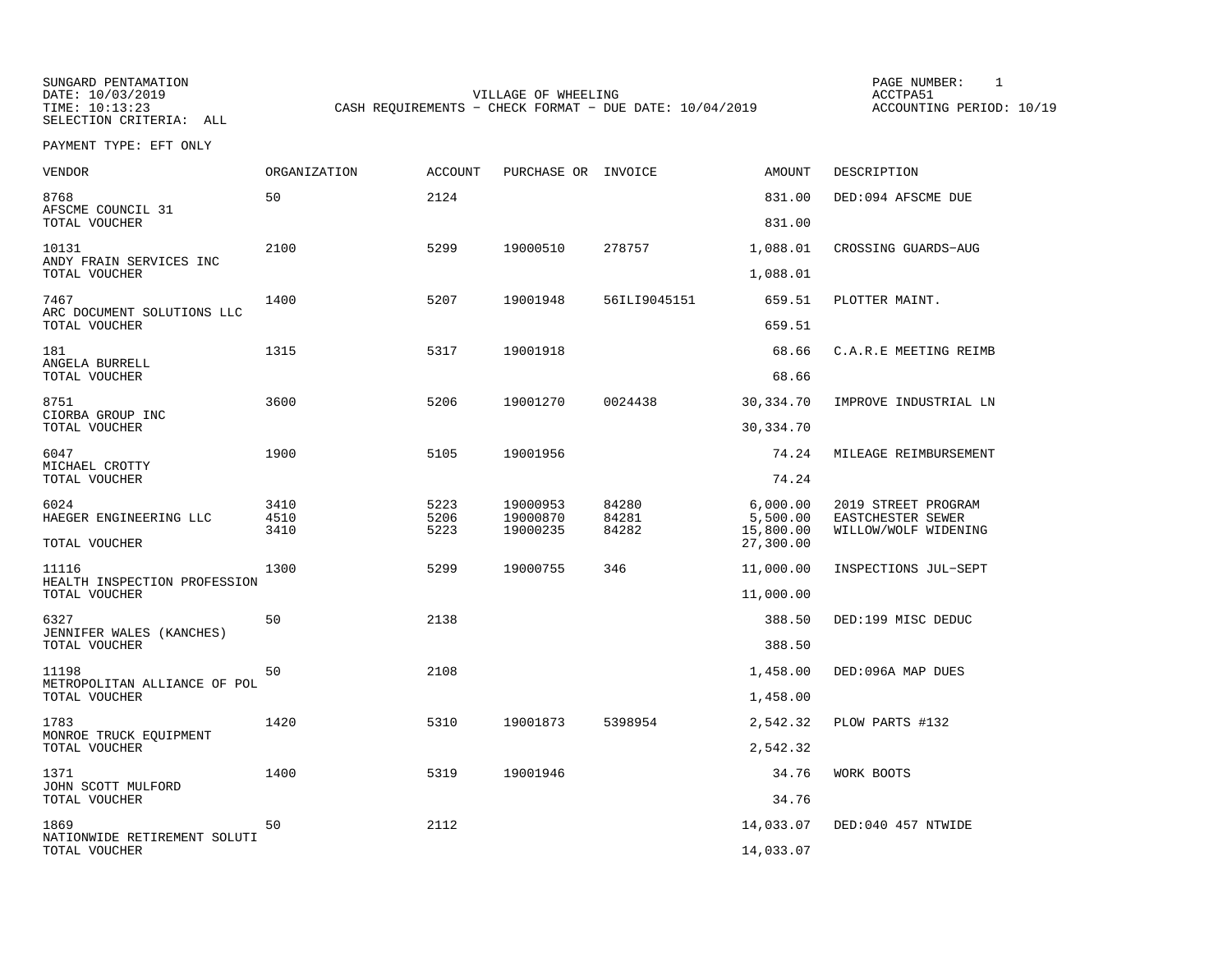SUNGARD PENTAMATION PAGE NUMBER: 2VILLAGE OF WHEELING **ACCTPA51** TIME: 10:13:23 CASH REQUIREMENTS - CHECK FORMAT - DUE DATE: 10/04/2019

ACCOUNTING PERIOD: 10/19

| VENDOR                                                                                                    | ORGANIZATION         | <b>ACCOUNT</b>       | PURCHASE OR INVOICE              |                               | AMOUNT                                           | DESCRIPTION                                                      |
|-----------------------------------------------------------------------------------------------------------|----------------------|----------------------|----------------------------------|-------------------------------|--------------------------------------------------|------------------------------------------------------------------|
| 9205<br>RICK RICHARDSON<br>TOTAL VOUCHER                                                                  | 2100                 | 5106                 | 19001907                         |                               | 116.24<br>116.24                                 | UNIFORM                                                          |
| 10925<br>HYMAN RIEBMAN                                                                                    | 1900                 | 5218                 | 18001716                         |                               | 1,500.00                                         | PROSECUTOR FEE-OCT                                               |
| TOTAL VOUCHER<br>2288<br>THE SALEM GROUP<br>TOTAL VOUCHER                                                 | 1400<br>1400<br>1400 | 5103<br>5103<br>5103 | 19000075<br>19000075<br>19000075 | 2865575<br>2870373<br>2875323 | 1,500.00<br>159.68<br>479.04<br>319.36<br>958.08 | ENG TEMP CLERK-9/7<br>ENG TEMP CLERK-9/14<br>ENG TEMP CLERK-9/21 |
| 1322<br><b>JASON SCOTT</b><br>TOTAL VOUCHER                                                               | 4100<br>4200         | 5106<br>5106         | 19001929<br>19001929             |                               | 63.25<br>63.24<br>126.49                         | WORK BOOTS<br>WORK BOOTS                                         |
| 8703<br>THE UPS STORE #0463<br>TOTAL VOUCHER                                                              | 1600                 | 5227                 | 19001955                         |                               | 1,796.53<br>1,796.53                             | MAIL/POSTAGE-SEPT.                                               |
| 2628<br>TRAFFIC CONTROL & PROTECTION 1420<br>TOTAL VOUCHER                                                | 11                   | 5320<br>5320         | 19001947<br>19001947             | 102130<br>102130              | 1,135.66<br>3,019.59<br>4, 155. 25               | SIGN MATERIAL<br>SIGN MATERIAL                                   |
| 4670<br>DAVE VOGEL<br>TOTAL VOUCHER                                                                       | 1140                 | 5297                 | 19001958                         |                               | 303.68<br>303.68                                 | COMM. BREAKFAST REIMB                                            |
| 2735<br>WHEELING FIRE PENSION FUND<br>TOTAL VOUCHER                                                       | 50                   | 2107                 |                                  |                               | 18,831.50<br>18,831.50                           | DED:012 FIRE PENS                                                |
| 2792<br>WHEELING FIREFIGHTER'S ASSN<br>TOTAL VOUCHER                                                      | 50                   | 2111                 |                                  |                               | 1,873.08<br>1,873.08                             | DED:091 FF ASC DUE                                               |
| 2736<br>WHEELING POLICE PENSION FUND<br>TOTAL VOUCHER                                                     | 50                   | 2106                 |                                  |                               | 21,059.56<br>21,059.56                           | DED:011 POL PENS                                                 |
| TOTAL CASHABLE CHECKS<br>TOTAL EFT VOUCHERS                                                               |                      |                      |                                  |                               | .00<br>140,533.18                                |                                                                  |
| TOTAL REPORT<br>TOTAL NUMBER OF CHECKS TO BE ISSUED - 0<br>TOTAL NUMBER OF EFT VOUCHERS TO BE ISSUED - 23 |                      |                      |                                  |                               | 140,533.18                                       |                                                                  |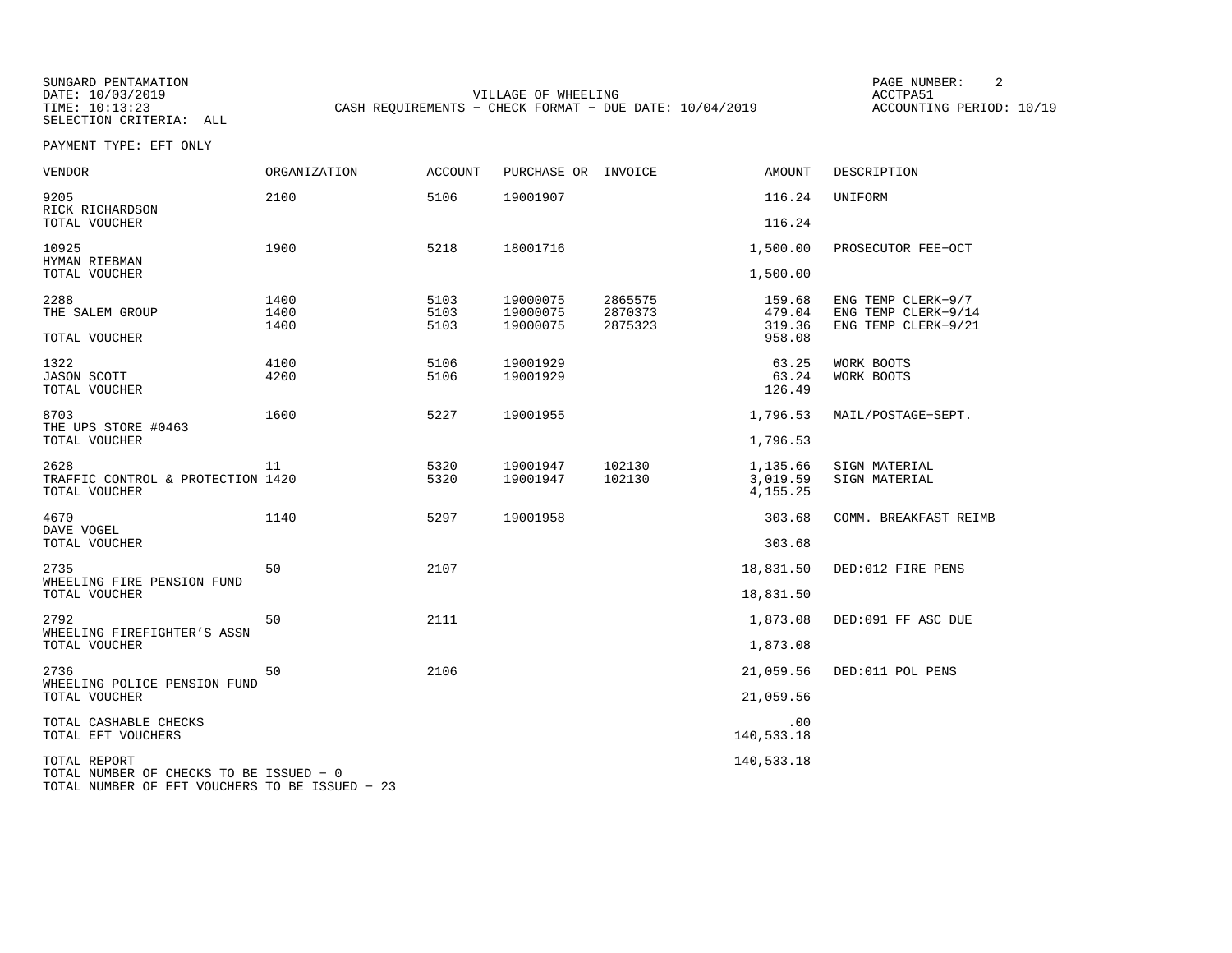SUNGARD PENTAMATION SUNGARD PENTAMATION SUNGARD PAGE NUMBER: 1 SUNGARD PAGE NUMBER: 1 DATE: 10/17/2019 VILLAGE OF WHEELING ACCTPA51CASH REQUIREMENTS - CHECK FORMAT - DUE DATE: 10/18/2019

ACCOUNTING PERIOD: 10/19

| VENDOR                                      | ORGANIZATION                 | <b>ACCOUNT</b>               | PURCHASE OR                                  | INVOICE                       | <b>AMOUNT</b>                        | DESCRIPTION                                                                                  |
|---------------------------------------------|------------------------------|------------------------------|----------------------------------------------|-------------------------------|--------------------------------------|----------------------------------------------------------------------------------------------|
| 9236<br>ABSOLUTE VENDING SERVICE            | 1300<br>1600<br>1700<br>1500 | 5317<br>5317<br>5317<br>5317 | 19002009<br>19002009<br>19002009<br>19002025 | 2033<br>2033<br>2033<br>2049  | 105.00<br>105.00<br>105.00<br>105.00 | WATER COOLER OCT-DEC<br>WATER COOLER OCT-DEC<br>WATER COOLER OCT-DEC<br>WATER COOLER OCT-DEC |
| TOTAL VOUCHER                               |                              |                              |                                              |                               | 420.00                               |                                                                                              |
| 8727<br>AEREX PEST CONTROL<br>TOTAL VOUCHER | 1300<br>1300<br>1300         | 5210<br>5210<br>5210         | 19000416<br>19000416<br>19000416             | 2299914<br>2303372<br>2303705 | 325.00<br>90.00<br>420.00<br>835.00  | FD FLY TREATMENT<br>BEE NEST REMOVAL<br>PEST CONTROL-OCT                                     |
| 8768                                        | 50                           | 2124                         |                                              |                               | 831.00                               | DED:094 AFSCME DUE                                                                           |
| AFSCME COUNCIL 31<br>TOTAL VOUCHER          |                              |                              |                                              |                               | 831.00                               |                                                                                              |
| 84<br>AIR ONE EQUIPMENT, INC                | 2200                         | 5305                         | 19001998                                     | 148803                        | 424.13                               | FF EQUIPMENT-LADDER                                                                          |
| TOTAL VOUCHER                               |                              |                              |                                              |                               | 424.13                               |                                                                                              |
| 8120<br>AUTOMATIC SYSTEMS CO                | 4100                         | 5237                         | 19001985                                     | 33746S                        | 1,321.25                             | SCADA CALIBRATION                                                                            |
| TOTAL VOUCHER                               |                              |                              |                                              |                               | 1,321.25                             |                                                                                              |
| 5623<br>CHRISTINE BAJOR                     | 1500                         | 5205                         | 19001975                                     |                               | 260.37                               | CONF. MEAL ADVANCE                                                                           |
| TOTAL VOUCHER                               |                              |                              |                                              |                               | 260.37                               |                                                                                              |
| 291<br><b>BART BURNS</b>                    | 2200                         | 5242                         | 19002033                                     |                               | 378.00                               | 4TH OTR MED B REIMB                                                                          |
| TOTAL VOUCHER                               |                              |                              |                                              |                               | 378.00                               |                                                                                              |
| 3044<br>JIM CALLANAN<br>TOTAL VOUCHER       | 2200                         | 5242                         | 19002034                                     |                               | 402.00<br>402.00                     | 4TH QTR MED B REIMB                                                                          |
|                                             |                              |                              |                                              |                               |                                      |                                                                                              |
| 9577<br>CIVICPLUS<br>TOTAL VOUCHER          | 01<br>1750                   | 1501<br>5207                 | 19001990<br>19001990                         | 191492<br>191492              | 5,472.16<br>1,120.80<br>6,592.96     | SOFTWARE LICENSE<br>SOFTWARE LICENSE                                                         |
| 11111                                       | 2100                         | 5106                         | 19001970                                     |                               | 35.37                                | UNIFORM REIMB                                                                                |
| MARGARET COOPER<br>TOTAL VOUCHER            |                              |                              |                                              |                               | 35.37                                |                                                                                              |
| 2577<br>THOMAS COUNLEY                      | 2200                         | 5242                         | 19002035                                     |                               | 379.50                               | 4TH OTR MED B REIMB                                                                          |
| TOTAL VOUCHER                               |                              |                              |                                              |                               | 379.50                               |                                                                                              |
| 678<br>DELL COMPUTER CORPORATION            | 33<br>33                     | 5313<br>5313                 | 19001562<br>19000110                         | 10334582051<br>10335483335    | 5,850.60<br>51,681.53                | DATA STORAGE EQUIP<br>911 CENTER SERVERS                                                     |
| TOTAL VOUCHER                               | 33                           | 5313                         | 19001562                                     | 10336921796                   | 53, 383. 19<br>110,915.32            | DATA STORAGE EQUIP                                                                           |
| 642                                         | 2200                         | 5242                         | 19002037                                     |                               | 339.00                               | 4TH OTR MED B REIMB                                                                          |
| DAN DIETER<br>TOTAL VOUCHER                 |                              |                              |                                              |                               | 339.00                               |                                                                                              |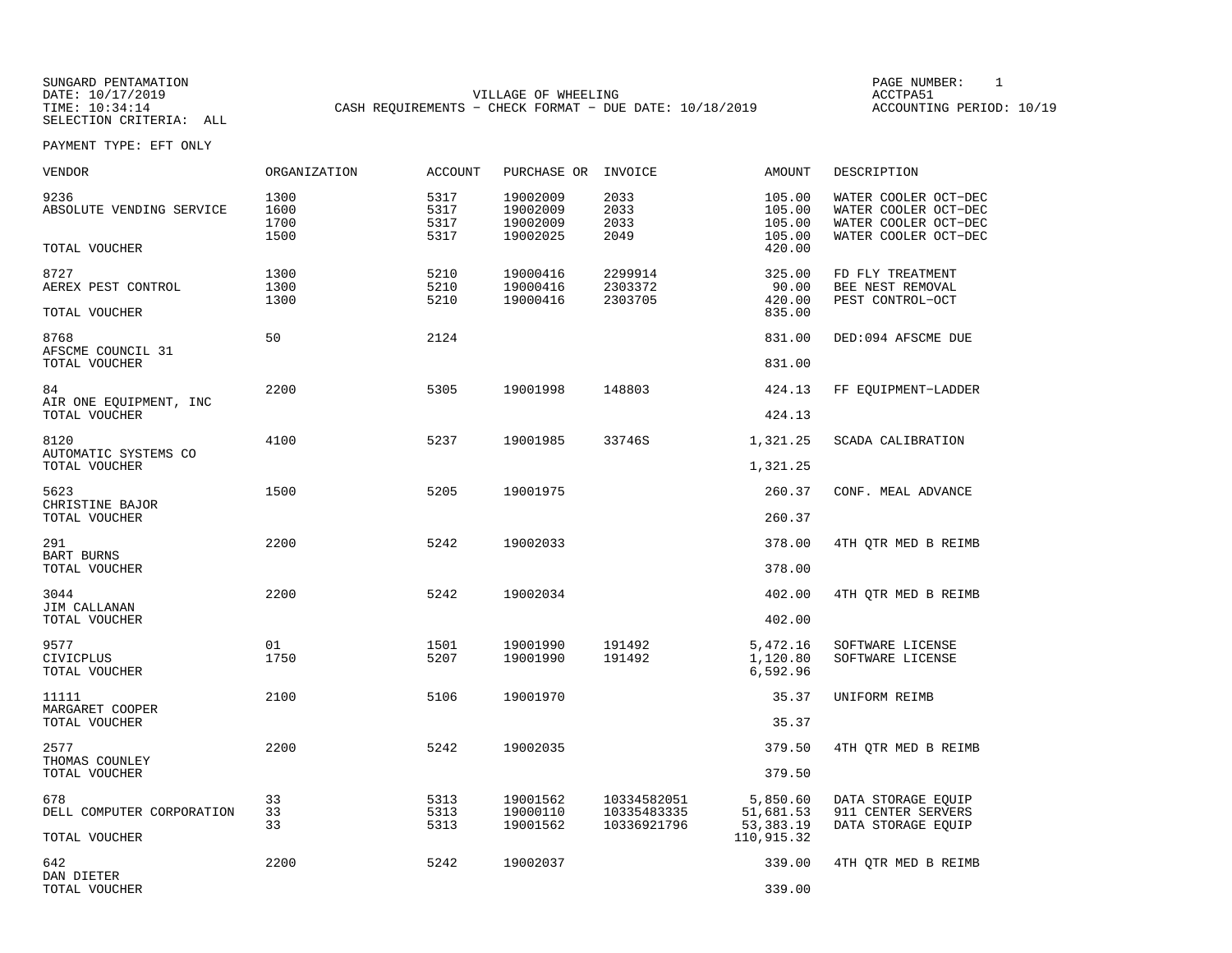SUNGARD PENTAMATION SUNGARD PENTAMATION SUNGARD PAGE NUMBER: 2 DATE: 10/17/2019 VILLAGE OF WHEELING ACCTPA51CASH REQUIREMENTS - CHECK FORMAT - DUE DATE: 10/18/2019

ACCOUNTING PERIOD: 10/19

| VENDOR                                               | ORGANIZATION                                                                         | <b>ACCOUNT</b>                                                                       | PURCHASE OR INVOICE                                                                                                              |                                                                                                                      | AMOUNT                                                                                                            | DESCRIPTION                                                                                                                                                                                                                                                                                 |
|------------------------------------------------------|--------------------------------------------------------------------------------------|--------------------------------------------------------------------------------------|----------------------------------------------------------------------------------------------------------------------------------|----------------------------------------------------------------------------------------------------------------------|-------------------------------------------------------------------------------------------------------------------|---------------------------------------------------------------------------------------------------------------------------------------------------------------------------------------------------------------------------------------------------------------------------------------------|
| 2599<br>TIMOTHY DOYLE                                | 2200                                                                                 | 5242                                                                                 | 19002038                                                                                                                         |                                                                                                                      | 406.50                                                                                                            | 4TH QTR MED B REIMB                                                                                                                                                                                                                                                                         |
| TOTAL VOUCHER                                        |                                                                                      |                                                                                      |                                                                                                                                  |                                                                                                                      | 406.50                                                                                                            |                                                                                                                                                                                                                                                                                             |
| 744<br>DUNDEE AND WOLF AUTOMOTIVE                    | 1300<br>1400<br>2100                                                                 | 5310<br>5310<br>5310                                                                 | 19001987<br>19001987<br>19001988                                                                                                 |                                                                                                                      | 14.50<br>7.25<br>297.25                                                                                           | CAR WASHES-SEPT<br>CAR WASHES-SEPT<br>CAR WASHES-SEPT                                                                                                                                                                                                                                       |
| TOTAL VOUCHER                                        |                                                                                      |                                                                                      |                                                                                                                                  |                                                                                                                      | 319.00                                                                                                            |                                                                                                                                                                                                                                                                                             |
| 5211<br>EAGLE ENGRAVING                              | 2200                                                                                 | 5319                                                                                 | 19001995                                                                                                                         | 2019-4904                                                                                                            | 14.60                                                                                                             | MABAS PASSPORT TAGS                                                                                                                                                                                                                                                                         |
| TOTAL VOUCHER                                        |                                                                                      |                                                                                      |                                                                                                                                  |                                                                                                                      | 14.60                                                                                                             |                                                                                                                                                                                                                                                                                             |
| 807<br>ENCAP INC                                     | 4200                                                                                 | 5217                                                                                 | 19000349                                                                                                                         | 5604                                                                                                                 | 1,295.00                                                                                                          | BUFFALO CREEK MAINT. & MO                                                                                                                                                                                                                                                                   |
| TOTAL VOUCHER                                        |                                                                                      |                                                                                      |                                                                                                                                  |                                                                                                                      | 1,295.00                                                                                                          |                                                                                                                                                                                                                                                                                             |
| 3136<br>FOUNTAIN TECHNOLOGIES LTD<br>TOTAL VOUCHER   | 1430<br>1430                                                                         | 5299<br>5299                                                                         | 19000363<br>19002028                                                                                                             | 13038<br>13106                                                                                                       | 4,478.77<br>360.00<br>4,838.77                                                                                    | FOUNTAIN MAINT. - #7<br>REPAIR STRAINER BASKET                                                                                                                                                                                                                                              |
|                                                      |                                                                                      |                                                                                      |                                                                                                                                  |                                                                                                                      |                                                                                                                   |                                                                                                                                                                                                                                                                                             |
| 5370<br>FRANCE PUBLICATIONS<br>TOTAL VOUCHER<br>4288 | 3100<br>3200<br>3500<br>3600<br>3900<br>3100<br>3200<br>3500<br>3600<br>3900<br>2110 | 5333<br>5333<br>5333<br>5333<br>5333<br>5333<br>5333<br>5333<br>5333<br>5333<br>5106 | 19001965<br>19001965<br>19001965<br>19001965<br>19001965<br>19001966<br>19001966<br>19001966<br>19001966<br>19001966<br>19001971 | HW107754<br>HW107754<br>HW107754<br>HW107754<br>HW107754<br>S2107806<br>S2107806<br>S2107806<br>S2107806<br>S2107806 | 95.00<br>95.00<br>95.00<br>95.00<br>95.00<br>250.00<br>250.00<br>250.00<br>250.00<br>250.00<br>1,725.00<br>138.07 | HEARTLAND REAL ESTATE AD<br>HEARTLAND REAL ESTATE AD<br>HEARTLAND REAL ESTATE AD<br>HEARTLAND REAL ESTATE AD<br>HEARTLAND REAL ESTATE AD<br>SHOPPING CENTER BIZ AD<br>SHOPPING CENTER BIZ AD<br>SHOPPING CENTER BIZ AD<br>SHOPPING CENTER BIZ AD<br>SHOPPING CENTER BIZ AD<br>UNIFORM REIMB |
| MARCIA GEROULD<br>TOTAL VOUCHER                      |                                                                                      |                                                                                      |                                                                                                                                  |                                                                                                                      | 138.07                                                                                                            |                                                                                                                                                                                                                                                                                             |
| 6024<br>HAEGER ENGINEERING LLC                       | 3600<br>1400<br>4510<br>3410                                                         | 5206<br>5206<br>5206<br>5223                                                         | 19002051<br>19002052<br>19000870<br>19000953                                                                                     | 83633.01<br>84285<br>84403<br>84417                                                                                  | 3,670.00<br>1,171.50<br>4,000.00<br>750.00                                                                        | INDUSTRIAL LN ENG<br>MISC INDUSTRIAL LN<br>EASTCHESTER SEWER<br>2019 ENG ST PROGRAM                                                                                                                                                                                                         |
| TOTAL VOUCHER                                        |                                                                                      |                                                                                      |                                                                                                                                  |                                                                                                                      | 9,591.50                                                                                                          |                                                                                                                                                                                                                                                                                             |
| 4542<br>HEALTH ENDEAVORS, SC                         | 1800                                                                                 | 5246                                                                                 | 19002015                                                                                                                         | 7374                                                                                                                 | 793.00                                                                                                            | PRE-EMPLOYMENT EXAM                                                                                                                                                                                                                                                                         |
| TOTAL VOUCHER                                        |                                                                                      |                                                                                      |                                                                                                                                  |                                                                                                                      | 793.00                                                                                                            |                                                                                                                                                                                                                                                                                             |
| 4268<br>WILLIAM HENRY                                | 2200                                                                                 | 5242                                                                                 | 19002039                                                                                                                         |                                                                                                                      | 373.50                                                                                                            | 4TH QTR MED B REIMB                                                                                                                                                                                                                                                                         |
| TOTAL VOUCHER                                        |                                                                                      |                                                                                      |                                                                                                                                  |                                                                                                                      | 373.50                                                                                                            |                                                                                                                                                                                                                                                                                             |
| 1328<br>JEFF HOFF                                    | 2200                                                                                 | 5242                                                                                 | 19002040                                                                                                                         |                                                                                                                      | 387.00                                                                                                            | 4TH QTR MED B REIMB                                                                                                                                                                                                                                                                         |
| TOTAL VOUCHER                                        |                                                                                      |                                                                                      |                                                                                                                                  |                                                                                                                      | 387.00                                                                                                            |                                                                                                                                                                                                                                                                                             |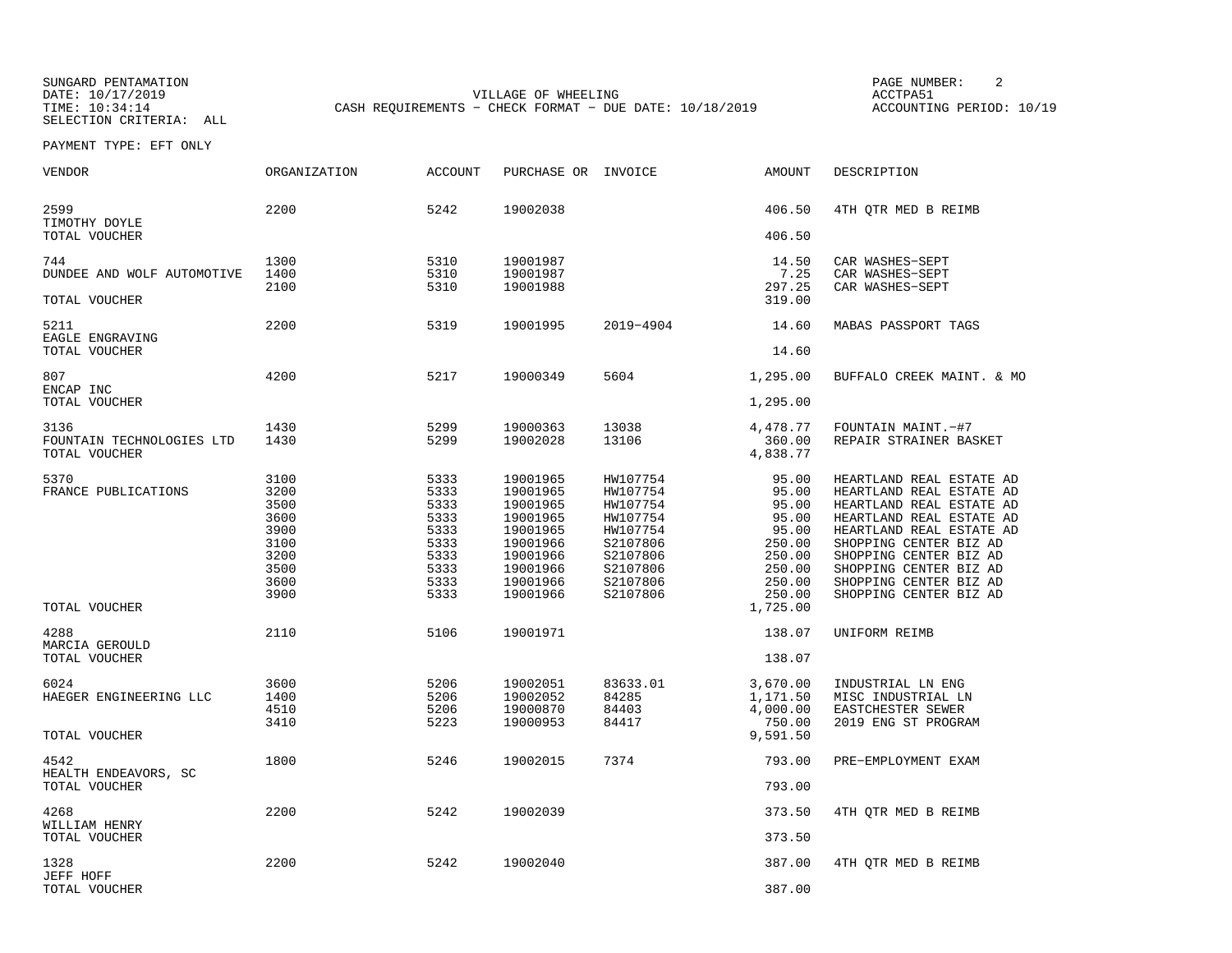SUNGARD PENTAMATION SUNGARD PENTAMATION SUNGARD PAGE NUMBER: 3 SELECTION CRITERIA: ALL

DATE: 10/17/2019 VILLAGE OF WHEELING ACCTPA51CASH REQUIREMENTS - CHECK FORMAT - DUE DATE: 10/18/2019

ACCOUNTING PERIOD: 10/19

| VENDOR                                    | <b>ORGANIZATION</b>          | <b>ACCOUNT</b>               | PURCHASE OR INVOICE                          |                                                  | AMOUNT                                        | DESCRIPTION                                                 |
|-------------------------------------------|------------------------------|------------------------------|----------------------------------------------|--------------------------------------------------|-----------------------------------------------|-------------------------------------------------------------|
| 4041<br>TINA HOFFMAN<br>TOTAL VOUCHER     | 2110                         | 5106                         | 19001973                                     |                                                  | 59.39<br>59.39                                | UNIFORM REIMB                                               |
| 2240<br>ROBERT HOOS                       | 2200                         | 5242                         | 19002041                                     |                                                  | 361.50                                        | 4TH QTR MED B REIMB                                         |
| TOTAL VOUCHER                             |                              |                              |                                              |                                                  | 361.50                                        |                                                             |
| 1094<br>HR SIMPLIFIED<br>TOTAL VOUCHER    | 1800                         | 5206                         | 19002049                                     | 62737                                            | 100.00<br>100.00                              | COBRA NOTICE-OCT                                            |
| 6327<br>JENNIFER WALES (KANCHES)          | 50                           | 2138                         |                                              |                                                  | 388.50                                        | DED:199 MISC DEDUC                                          |
| TOTAL VOUCHER                             |                              |                              |                                              |                                                  | 388.50                                        |                                                             |
| 1309<br>JAMES JOHNSON<br>TOTAL VOUCHER    | 2200                         | 5242                         | 19002042                                     |                                                  | 339.00<br>339.00                              | 4TH QTR MED B REIMB                                         |
| 10283<br>KELLEY WILLIAMSON CO             | 1420<br>2200<br>4100<br>4200 | 5301<br>5301<br>5301<br>5301 | 19001945<br>19001945<br>19001945<br>19001945 | IN-221413<br>IN-221413<br>IN-221413<br>IN-221413 | 47.67<br>122.60<br>.93<br>11.55<br>182.75     | DIESEL FUEL<br>DIESEL FUEL<br>DIESEL FUEL<br>DIESEL FUEL    |
| TOTAL VOUCHER                             |                              |                              |                                              |                                                  |                                               |                                                             |
| 950<br>GERALD KOEPPEN<br>TOTAL VOUCHER    | 2200                         | 5242                         | 19002043                                     |                                                  | 370.50<br>370.50                              | 4TH OTR MED B REIMB                                         |
| 10602<br>RICHARD KRAUSER<br>TOTAL VOUCHER | 2200                         | 5242                         | 19002044                                     |                                                  | 402.00<br>402.00                              | 4TH QTR MED B REIMB                                         |
| 4617<br>GEORGE LAHEY<br>TOTAL VOUCHER     | 2200                         | 5242                         | 19002045                                     |                                                  | 402.00<br>402.00                              | 4TH QTR MED B REIMB                                         |
| 1676                                      | 51                           | 5272                         | 19001980                                     | 689782                                           | 1,943.09                                      | STREETLIGHT REPAIRS                                         |
| MEADE ELECTRIC CO INC<br>TOTAL VOUCHER    |                              |                              |                                              |                                                  | 1,943.09                                      |                                                             |
| 11198<br>METROPOLITAN ALLIANCE OF POL     | 50                           | 2108                         |                                              |                                                  | 1,458.00                                      | DED:096A MAP DUES                                           |
| TOTAL VOUCHER                             |                              |                              |                                              |                                                  | 1,458.00                                      |                                                             |
| 5989<br>MGP INC<br>TOTAL VOUCHER          | 1600<br>4100<br>4200         | 5207<br>5207<br>5207         | 19000111<br>19000111<br>19000111             | 4838<br>4838<br>4838                             | 5,928.27<br>2,964.12<br>2,964.12<br>11,856.51 | GIS STAFFING-SEPT<br>GIS STAFFING-SEPT<br>GIS STAFFING-SEPT |
| 6625<br>MUNICIPAL CODE CORP               | 1600                         | 5204                         | 19002012                                     | 00333601                                         | 495.97                                        | MUNICIPAL CODE UPDATES                                      |
| TOTAL VOUCHER                             |                              |                              |                                              |                                                  | 495.97                                        |                                                             |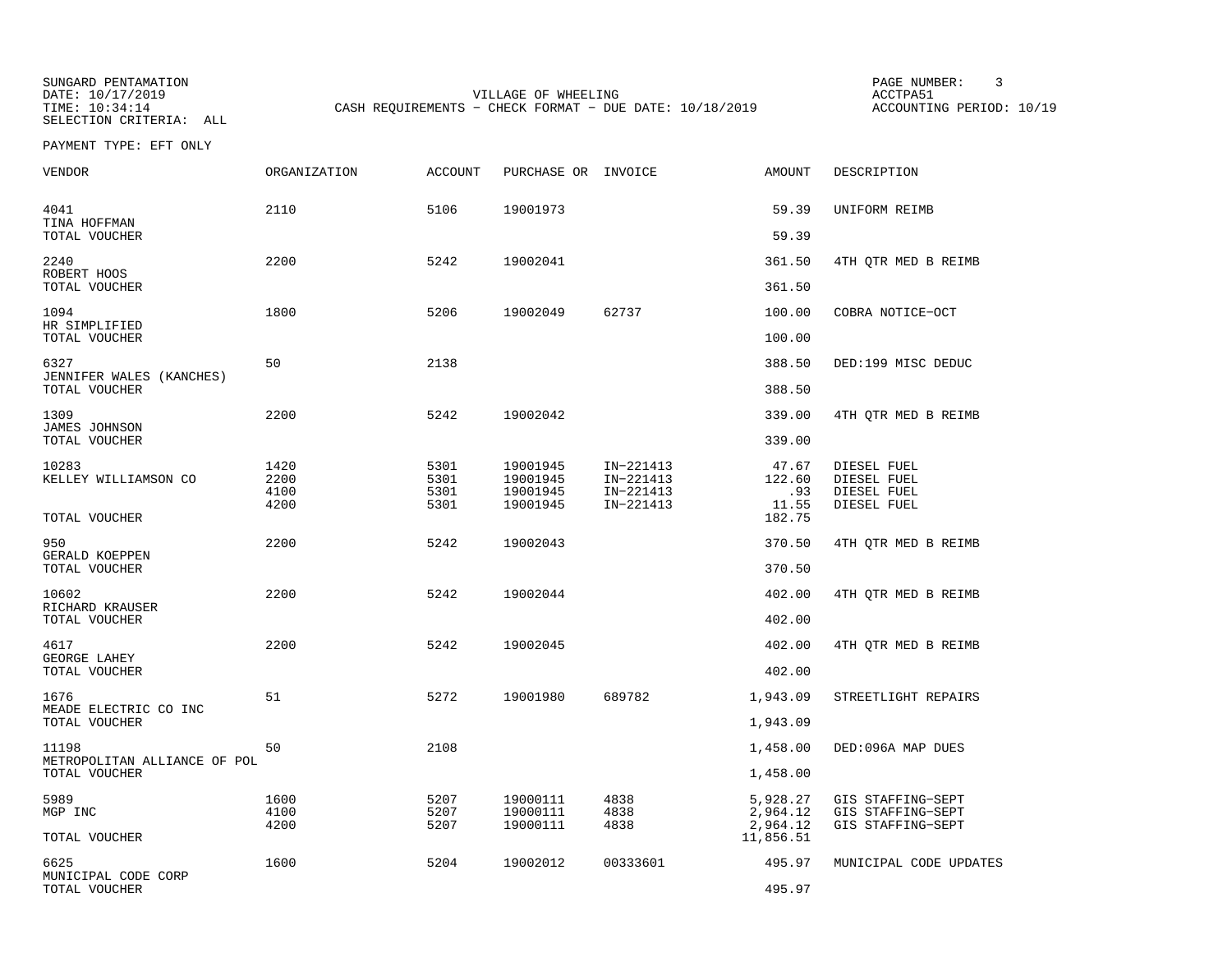SUNGARD PENTAMATION SUNGARD PENTAMATION SUNGARD PAGE NUMBER: 4  $\overline{A}$  page is the page of the page  $\overline{A}$  page  $\overline{A}$  page  $\overline{A}$  page  $\overline{A}$  page  $\overline{A}$  page  $\overline{A}$  page  $\overline{A}$  page  $\overline{A}$  page  $\overline{A}$ 

DATE: 10/17/2019 VILLAGE OF WHEELING ACCTPA51CASH REQUIREMENTS - CHECK FORMAT - DUE DATE: 10/18/2019

ACCOUNTING PERIOD: 10/19

SELECTION CRITERIA: ALLPAYMENT TYPE: EFT ONLY

| <b>VENDOR</b>                                              | <b>ORGANIZATION</b> | <b>ACCOUNT</b>       | PURCHASE OR                      | INVOICE                       | AMOUNT                                 | DESCRIPTION                                                    |
|------------------------------------------------------------|---------------------|----------------------|----------------------------------|-------------------------------|----------------------------------------|----------------------------------------------------------------|
| 10396                                                      | 2100                | 5231                 | 19000405                         | 18192                         | 1,050.00                               | TICKET SOFTWARE-SEPT                                           |
| MUNICIPAL SYSTEMS INC<br>TOTAL VOUCHER                     |                     |                      |                                  |                               | 1,050.00                               |                                                                |
| 1869<br>NATIONWIDE RETIREMENT SOLUTI                       | 50                  | 2112                 |                                  |                               | 14,060.02                              | DED:040 457 NTWIDE                                             |
| TOTAL VOUCHER                                              |                     |                      |                                  |                               | 14,060.02                              |                                                                |
| 6711<br>O'REILLY AUTO PARTS<br>TOTAL VOUCHER               | 4100<br>4100        | 5310<br>5310         | 19001964<br>19001964             | 3415-168012<br>3415-168172    | 170.06<br>$-22.00$<br>148.06           | BATTERY #843<br>BATTERY #843                                   |
| 8988<br>OZINGA READY MIX CONCRETE IN 1420<br>TOTAL VOUCHER | 1420<br>1420        | 5314<br>5314<br>5314 | 19002022<br>19002021<br>19002023 | 1334837<br>1334838<br>1337093 | 836.00<br>836.00<br>952.00<br>2,624.00 | READY MIX CONCRETE<br>READY MIX CONCRETE<br>READY MIX CONCRETE |
| 2164                                                       | 2200                | 5242                 | 19002046                         |                               | 387.00                                 | 4TH QTR MED B REIMB                                            |
| RALPH PERRICONE<br>TOTAL VOUCHER                           |                     |                      |                                  |                               | 387.00                                 |                                                                |
| 8852                                                       | 4340                | 5502                 | 19001511                         | 33590104                      | 938.16                                 | MANHOLE REHAB-FINAL                                            |
| RJN GROUP INC<br>TOTAL VOUCHER                             |                     |                      |                                  |                               | 938.16                                 |                                                                |
| 7990                                                       | 4340                | 5502                 | 19000954                         | WHE02                         | 105,792.30                             | 2019 MANHOLE REHAB                                             |
| RMS UTILITY SERVICES<br>TOTAL VOUCHER                      |                     |                      |                                  |                               | 105,792.30                             |                                                                |
| 11311                                                      | 1300                | 5205                 | 19002054                         |                               | 73.76                                  | CONF. REIMBURSEMENT                                            |
| STEPHEN ROBLES<br>TOTAL VOUCHER                            |                     |                      |                                  |                               | 73.76                                  |                                                                |
| 1735                                                       | 1220                | 5106                 | 19001976                         |                               | 33.83                                  | UNIFORM REIMB.                                                 |
| MICHAEL SCHROEDER<br>TOTAL VOUCHER                         |                     |                      |                                  |                               | 33.83                                  |                                                                |
| 2421                                                       | 4100                | 5310                 | 19001959                         | 113619                        | 976.16                                 | PARTS #837                                                     |
| SPRING ALIGN<br>TOTAL VOUCHER                              |                     |                      |                                  |                               | 976.16                                 |                                                                |
| 2823<br>WILLIAM STEWART<br>TOTAL VOUCHER                   | 2200                | 5242                 | 19002047                         |                               | 393.00<br>393.00                       | 4TH QTR MED B REIMB                                            |
| 10514                                                      | 4100                | 5308                 | 19002003                         | 169839                        | 391.00                                 | WATER SAMPLES                                                  |
| SUBURBAN LABORATORIES INC<br>TOTAL VOUCHER                 |                     |                      |                                  |                               | 391.00                                 |                                                                |
| 2364                                                       | 2100                | 5106                 | 19001972                         |                               | 104.73                                 | UNIFORM REIMB                                                  |
| SHIRLEE SURGESS<br>TOTAL VOUCHER                           |                     |                      |                                  |                               | 104.73                                 |                                                                |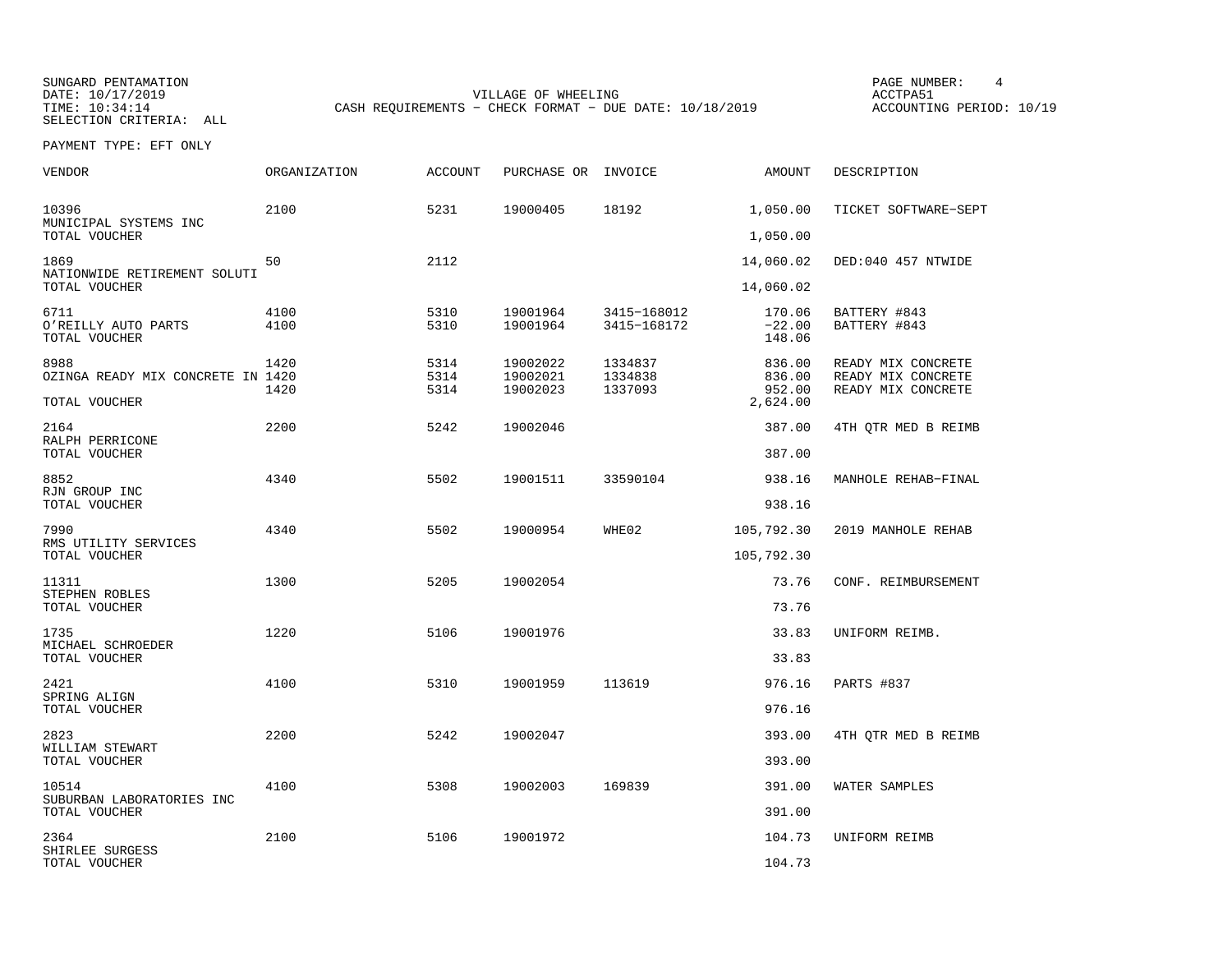SUNGARD PENTAMATION PAGE NUMBER: 5DATE: 10/17/2019 VILLAGE OF WHEELING ACCTPA51CASH REQUIREMENTS - CHECK FORMAT - DUE DATE: 10/18/2019

ACCOUNTING PERIOD: 10/19

| <b>VENDOR</b>                                                                                             | ORGANIZATION                                 | <b>ACCOUNT</b>                               | PURCHASE OR                                                          | INVOICE                                                  | AMOUNT                                                         | DESCRIPTION                                                                                                                          |
|-----------------------------------------------------------------------------------------------------------|----------------------------------------------|----------------------------------------------|----------------------------------------------------------------------|----------------------------------------------------------|----------------------------------------------------------------|--------------------------------------------------------------------------------------------------------------------------------------|
| 9021<br>TARGET SOLUTIONS LEARNING LL 2200<br>TOTAL VOUCHER                                                | 01                                           | 1501<br>5207                                 | 19001996<br>19001996                                                 | TSINV0031909<br>TSINV0031909                             | 4,130.11<br>1,376.70<br>5,506.81                               | FD TRAINING SOFTWARE ANNU<br>FD TRAINING SOFTWARE ANNU                                                                               |
| 2228<br>RICHARD THEOBALD                                                                                  | 2200                                         | 5242                                         | 19002048                                                             |                                                          | 406.50                                                         | 4TH OTR MED B REIMB                                                                                                                  |
| TOTAL VOUCHER                                                                                             |                                              |                                              |                                                                      |                                                          | 406.50                                                         |                                                                                                                                      |
| 8862<br>USIC LOCATING SERVICES INC                                                                        | 4100<br>4200<br>4100<br>4200<br>4100<br>4200 | 5299<br>5299<br>5299<br>5299<br>5299<br>5299 | 19000449<br>19000449<br>19000449<br>19000449<br>19000449<br>19000449 | 337750<br>337750<br>350250<br>350250<br>350311<br>350311 | 122.88<br>122.88<br>5, 141.51<br>5, 141.51<br>102.40<br>102.40 | LOCATE SERVICE-JUN<br>LOCATE SERVICE-JUN<br>LOCATE SERVICE-SEPT<br>LOCATE SERVICE-SEPT<br>LOCATE SERVICE-SEPT<br>LOCATE SERVICE-SEPT |
| TOTAL VOUCHER                                                                                             |                                              |                                              |                                                                      |                                                          | 10,733.58                                                      |                                                                                                                                      |
| 2693<br>V3 CONSULTANTS<br>TOTAL VOUCHER                                                                   | 3100<br>3100                                 | 5299<br>5299                                 | 19002057<br>19002057                                                 | 319143<br>719062                                         | 247.78<br>281.25<br>529.03                                     | 115 S MILW CLOSURE<br>115 S MILW CLOSURE                                                                                             |
| 2735<br>WHEELING FIRE PENSION FUND<br>TOTAL VOUCHER                                                       | 50                                           | 2107                                         |                                                                      |                                                          | 19,029.55<br>19,029.55                                         | DED:012 FIRE PENS                                                                                                                    |
| 2792<br>WHEELING FIREFIGHTER'S ASSN                                                                       | 50                                           | 2111                                         |                                                                      |                                                          | 1,873.08                                                       | DED:091 FF ASC DUE                                                                                                                   |
| TOTAL VOUCHER                                                                                             |                                              |                                              |                                                                      |                                                          | 1,873.08                                                       |                                                                                                                                      |
| 2736<br>WHEELING POLICE PENSION FUND                                                                      | 50                                           | 2106                                         |                                                                      |                                                          | 21, 273. 28                                                    | DED:011 POL PENS                                                                                                                     |
| TOTAL VOUCHER                                                                                             |                                              |                                              |                                                                      |                                                          | 21, 273. 28                                                    |                                                                                                                                      |
| 6513<br>WILMETTE TRUCK & BUS SERVICE                                                                      | 2200                                         | 5310                                         | 19001999                                                             | 1390                                                     | 30.00                                                          | AMBULANCE TEST #621                                                                                                                  |
| TOTAL VOUCHER                                                                                             |                                              |                                              |                                                                      |                                                          | 30.00                                                          |                                                                                                                                      |
| TOTAL CASHABLE CHECKS<br>TOTAL EFT VOUCHERS                                                               |                                              |                                              |                                                                      |                                                          | .00<br>347,728.90                                              |                                                                                                                                      |
| TOTAL REPORT<br>TOTAL NUMBER OF CHECKS TO BE ISSUED - 0<br>TOTAL NUMBER OF EFT VOUCHERS TO BE ISSUED - 58 |                                              |                                              |                                                                      |                                                          | 347,728.90                                                     |                                                                                                                                      |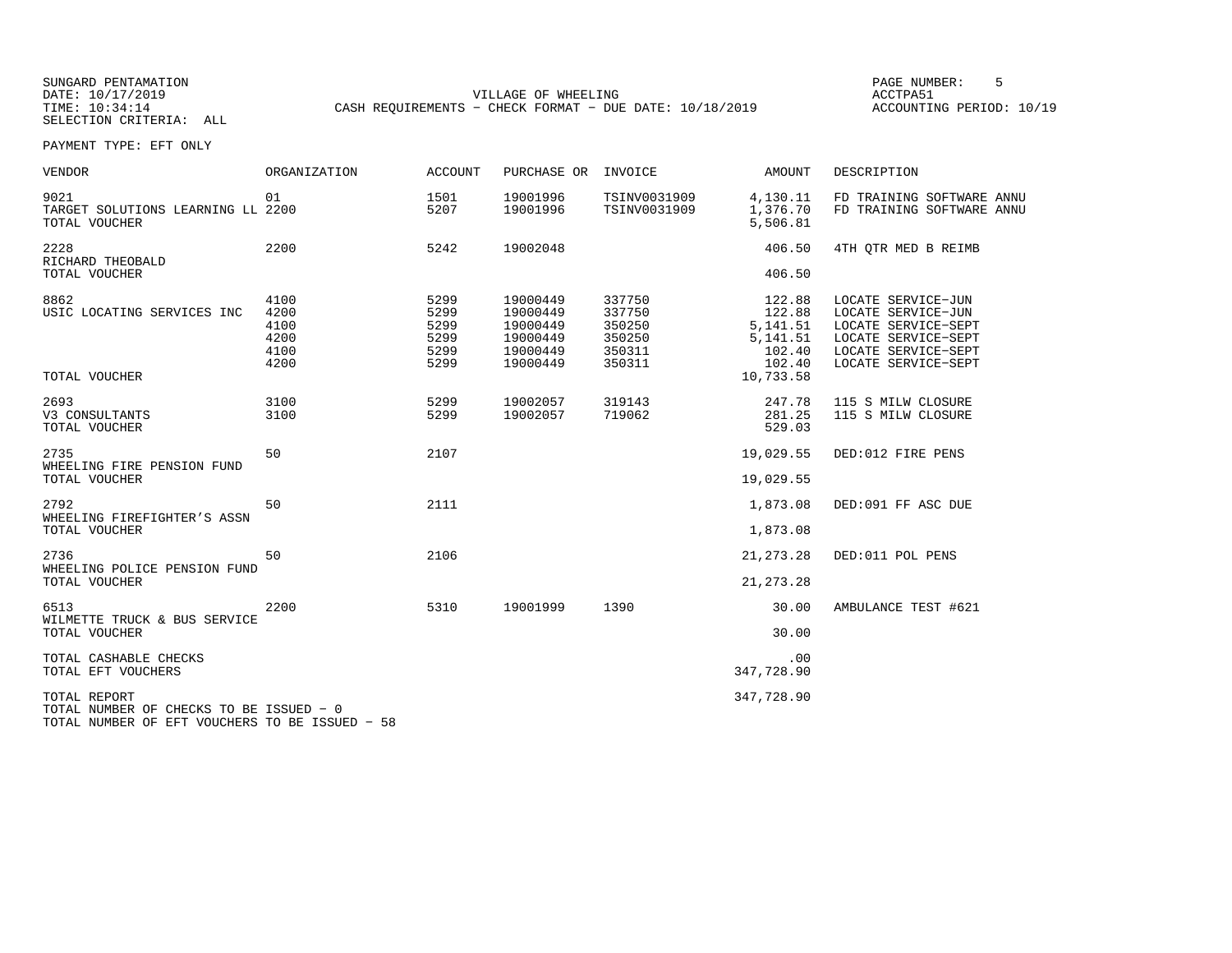## **Village of Wheeling Payroll Summary Pay Period Ended 10/04/2019**

| <b>Fund Number</b> | Fund                            | <b>Salaries</b> | <b>Benefits</b> | <b>Total Payroll</b> |
|--------------------|---------------------------------|-----------------|-----------------|----------------------|
|                    |                                 |                 |                 |                      |
| 01                 | <b>General Fund</b>             | 793,703.73      | 63,322.61       | 857,026.34           |
| 31                 | <b>Crossroads TIF</b>           | 636.88          | 105.35          | 742.23               |
| 32                 | So Milwaukee TIF                | 636.88          | 105.35          | 742.23               |
| 34                 | <b>Capital Projects</b>         | 6,570.16        | 1,157.35        | 7,727.51             |
| 35                 | Town Center II TIF              | 636.88          | 105.35          | 742.23               |
| 36                 | <b>Southeast II TIF</b>         | 636.88          | 105.35          | 742.23               |
| 39                 | Lake Cook/Milwaukee TIF         | 636.90          | 105.31          | 742.21               |
| 40                 | Water & Sewer Fund              | 60,602.96       | 10,553.53       | 71,156.49            |
| 55                 | <b>Grant Fund</b>               | 7,852.22        | 843.08          | 8,695.30             |
|                    |                                 |                 |                 |                      |
|                    | <b>Total Gross Payroll</b>      | 871,913.49      | 76,403.28       | 948,316.77           |
|                    |                                 |                 |                 |                      |
|                    | <b>Total Payroll Deductions</b> | 294,754.27      | 76,403.28       | 371,157.55           |
|                    |                                 |                 |                 |                      |
|                    | <b>Total Net Payroll</b>        | 577,159.22      | 0.00            | 577,159.22           |
|                    |                                 |                 |                 |                      |
|                    |                                 |                 |                 |                      |
|                    | <b>Payroll Checks</b>           | 0.00            |                 |                      |
|                    |                                 |                 |                 |                      |
|                    | <b>Direct Deposits</b>          | 577,159.22      |                 |                      |
|                    |                                 |                 |                 |                      |
|                    | <b>Total Net Payroll</b>        | 577,159.22      |                 |                      |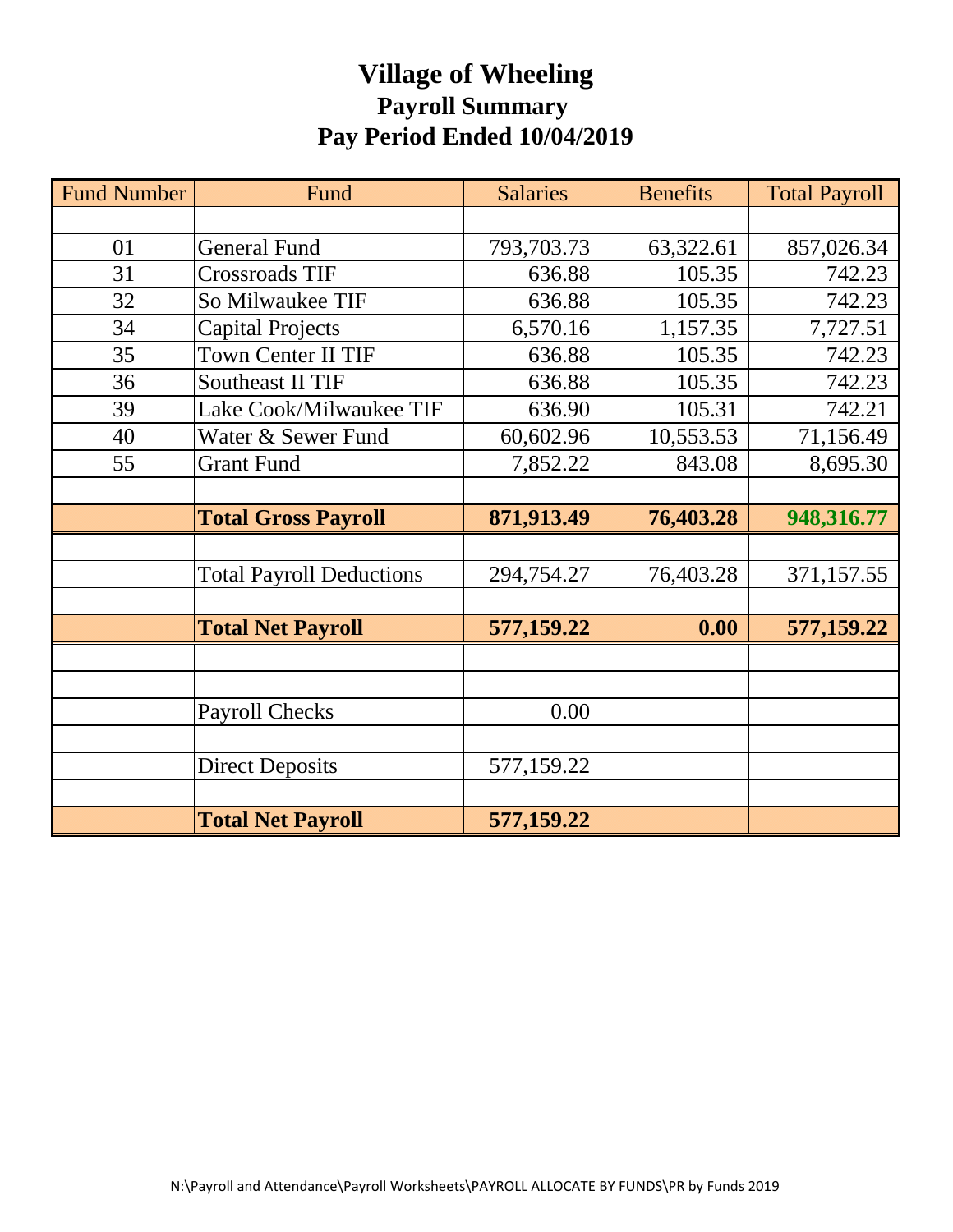## **Village of Wheeling Payroll Summary Pay Period Ended 10/18/2019**

| <b>Fund Number</b> | Fund                            | <b>Salaries</b> | <b>Benefits</b> | <b>Total Payroll</b> |
|--------------------|---------------------------------|-----------------|-----------------|----------------------|
|                    |                                 |                 |                 |                      |
| 01                 | <b>General Fund</b>             | 834,031.15      | 322,470.12      | 1,156,501.27         |
| 31                 | <b>Crossroads TIF</b>           | 636.88          | 462.41          | 1,099.29             |
| 32                 | So Milwaukee TIF                | 636.88          | 462.41          | 1,099.29             |
| 34                 | Capital Projects                | 6,570.16        | 3,848.48        | 10,418.64            |
| 35                 | Town Center II TIF              | 636.88          | 462.41          | 1,099.29             |
| 36                 | Southeast II TIF                | 636.88          | 462.41          | 1,099.29             |
| 39                 | Lake Cook/Milwaukee TIF         | 636.90          | 462.42          | 1,099.32             |
| 40                 | Water & Sewer Fund              | 60,871.79       | 33,791.98       | 94,663.77            |
| 55                 | <b>Grant Fund</b>               | 6,760.43        | 3,461.00        | 10,221.43            |
|                    |                                 |                 |                 |                      |
|                    | <b>Total Gross Payroll</b>      | 911,417.95      | 365,883.64      | 1,277,301.59         |
|                    |                                 |                 |                 |                      |
|                    | <b>Total Payroll Deductions</b> | 354,860.06      | 365,883.64      | 720,743.70           |
|                    |                                 |                 |                 |                      |
|                    | <b>Total Net Payroll</b>        | 556,557.89      | 0.00            | 556, 557.89          |
|                    |                                 |                 |                 |                      |
|                    |                                 |                 |                 |                      |
|                    | Payroll Checks                  | 0.00            |                 |                      |
|                    |                                 |                 |                 |                      |
|                    | <b>Direct Deposits</b>          | 556,557.89      |                 |                      |
|                    |                                 |                 |                 |                      |
|                    | <b>Total Net Payroll</b>        | 556,557.89      |                 |                      |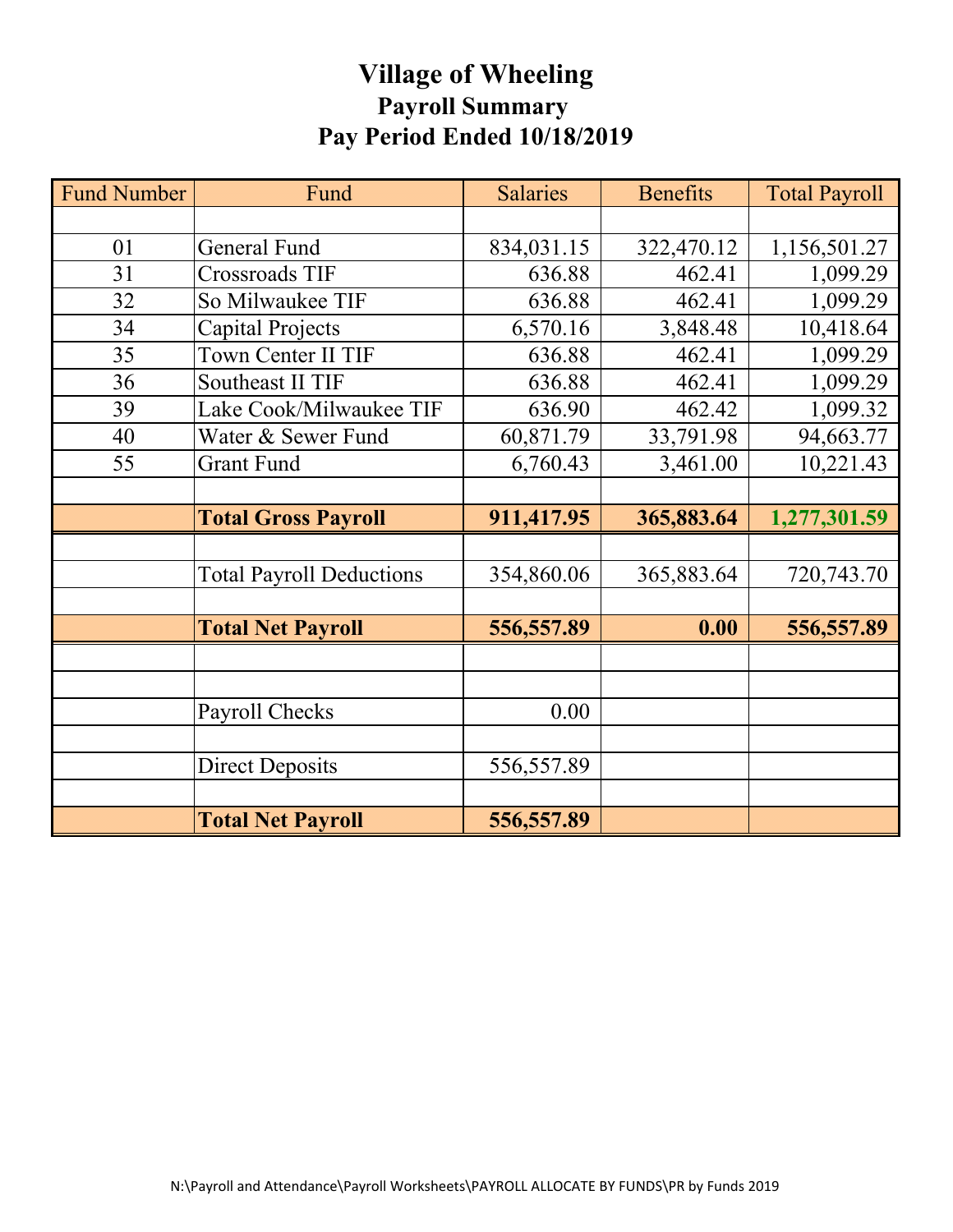SUNGARD PENTAMATION SUNGARD PENTAMATION SUNGARD PAGE NUMBER: 1 SUNGARD PAGE NUMBER: 1 SUNGARD PAGE NUMBER: 1 SUNG DATE: 10/30/2019 VILLAGE OF WHEELING ACCTPA51CASH REQUIREMENTS - CHECK FORMAT - DUE DATE: 11/05/2019 SELECTION CRITERIA: payable.batch='AMM11/05'

ACCOUNTING PERIOD: 10/19

| VENDOR                                   | ORGANIZATION | <b>ACCOUNT</b> | PURCHASE OR | INVOICE   | AMOUNT             | DESCRIPTION           |
|------------------------------------------|--------------|----------------|-------------|-----------|--------------------|-----------------------|
| 9236                                     | 1300         | 5317           | 19002095    | 2160      | 13.17              | COFFEE                |
| ABSOLUTE VENDING SERVICE                 | 1600         | 5317           | 19002095    | 2160      | 13.17              | COFFEE                |
|                                          | 1700         | 5317           | 19002095    | 2160      | 13.16              | COFFEE                |
| TOTAL VOUCHER                            |              |                |             |           | 39.50              |                       |
| 8547<br>ADVANCED TREECARE                | 4200         | 5234           | 19002092    | 4995      | 3,875.00           | TREE REMOVAL (3)      |
| TOTAL VOUCHER                            |              |                |             |           | 3,875.00           |                       |
| 84                                       | 2200         | 5319           | 19001750    | 149018    | 610.96             | REPLACEMENT GEAR      |
| AIR ONE EOUIPMENT, INC                   | 2200         | 5301           | 19002004    | 149075    | 138.00             | 5 GALLONS VP FUEL     |
|                                          |              |                |             |           |                    |                       |
|                                          | 2200         | 5319           | 19001771    | 149402    | 2,144.80           | REPLACEMENT GEAR      |
| TOTAL VOUCHER                            | 2200         | 5319           | 19001771    | 149508    | 777.00<br>3,670.76 | REPLACEMENT GEAR      |
|                                          |              |                |             |           |                    |                       |
| 136<br>AMERICAN CHARGE SERVICE           | 1315         | 5297           | 19002059    | 203832N   | 14.00              | TAXI SERVICE-SEPT     |
| TOTAL CHECK                              |              |                |             |           | 14.00              |                       |
| 10131<br>ANDY FRAIN SERVICES INC         | 2100         | 5299           | 19000510    | 279970    | 7,517.16           | CROSSING GUARD-SEPT   |
| TOTAL VOUCHER                            |              |                |             |           | 7,517.16           |                       |
| 4175                                     | 1300         | 5310           | 19002031    | 878728    | 12.58              | BRAKE PEDAL PAD #574  |
| ARLINGTON HEIGHTS FORD                   | 2100         | 5310           | 19002073    | 879051    | 28.26              | IGNITION BOOT #P-44   |
|                                          | 2100         | 5310           | 19002096    | 879136    | 360.74             | REPAIR PARTS #P-45    |
|                                          | 51           | 5272           | 19002096    | 879136    | 372.57             | REPAIR PARTS #P-45    |
|                                          |              |                |             |           |                    |                       |
|                                          | 2100         | 5310           | 19002096    | 879370    | 97.74              | REPAIR PARTS #P-45    |
|                                          | 51           | 5272           | 19002096    | 879370    | 100.94             | REPAIR PARTS #P-45    |
| TOTAL CHECK                              |              |                |             |           | 972.83             |                       |
| 2305                                     | 15           | 5238           | 19002148    | IL835258  | 1,496.25           | 911 LINE WORK ORDER   |
| AT&T GLOBAL SERVICES INC<br>TOTAL CHECK  |              |                |             |           | 1,496.25           |                       |
| 274                                      | 1300         | 5299           | 19000338    | 11952     | 2,007.50           | INSPECTIONS-SEPT      |
| B&F CONSTRUCTION CODE SERVIC 4100        |              | 5299           | 19000338    | 11952     | 935.00             | INSPECTIONS-SEPT      |
|                                          | 4200         | 5299           | 19000338    | 11952     | 935.00             | INSPECTIONS-SEPT      |
|                                          |              |                |             |           |                    |                       |
|                                          | 1300         | 5299           | 19000338    | 52398     | 225.00             | SOLAR PANEL REVIEW    |
|                                          | 1300         | 5299           | 19000338    | 52410     | 225.00             | BUILDING/ELEC. REVIEW |
| TOTAL CHECK                              |              |                |             |           | 4,327.50           |                       |
| 10876                                    | 1420         | 5314           | 19002064    | 52864     | 383.19             | <b>ASPHALT</b>        |
| BUILDERS ASPHALT LLC                     | 1420         | 5314           | 19002117    | 53243     | 305.08             | <b>ASPHALT</b>        |
| TOTAL CHECK                              |              |                |             |           | 688.27             |                       |
| 6074                                     | 2100         | 5310           | 19002094    | 1-0107696 | 128.78             | BRAKE PAD/WIPER BLADE |
| CHICAGO PARTS & SOUND LLC<br>TOTAL CHECK |              |                |             |           | 128.78             |                       |
|                                          |              |                |             |           |                    |                       |
| 7259<br>CLARK BAIRD SMITH LLP            | 1900         | 5218           | 19002077    | 11837     | 1,946.25           | LABOR LEGAL FEES      |
| TOTAL VOUCHER                            |              |                |             |           | 1,946.25           |                       |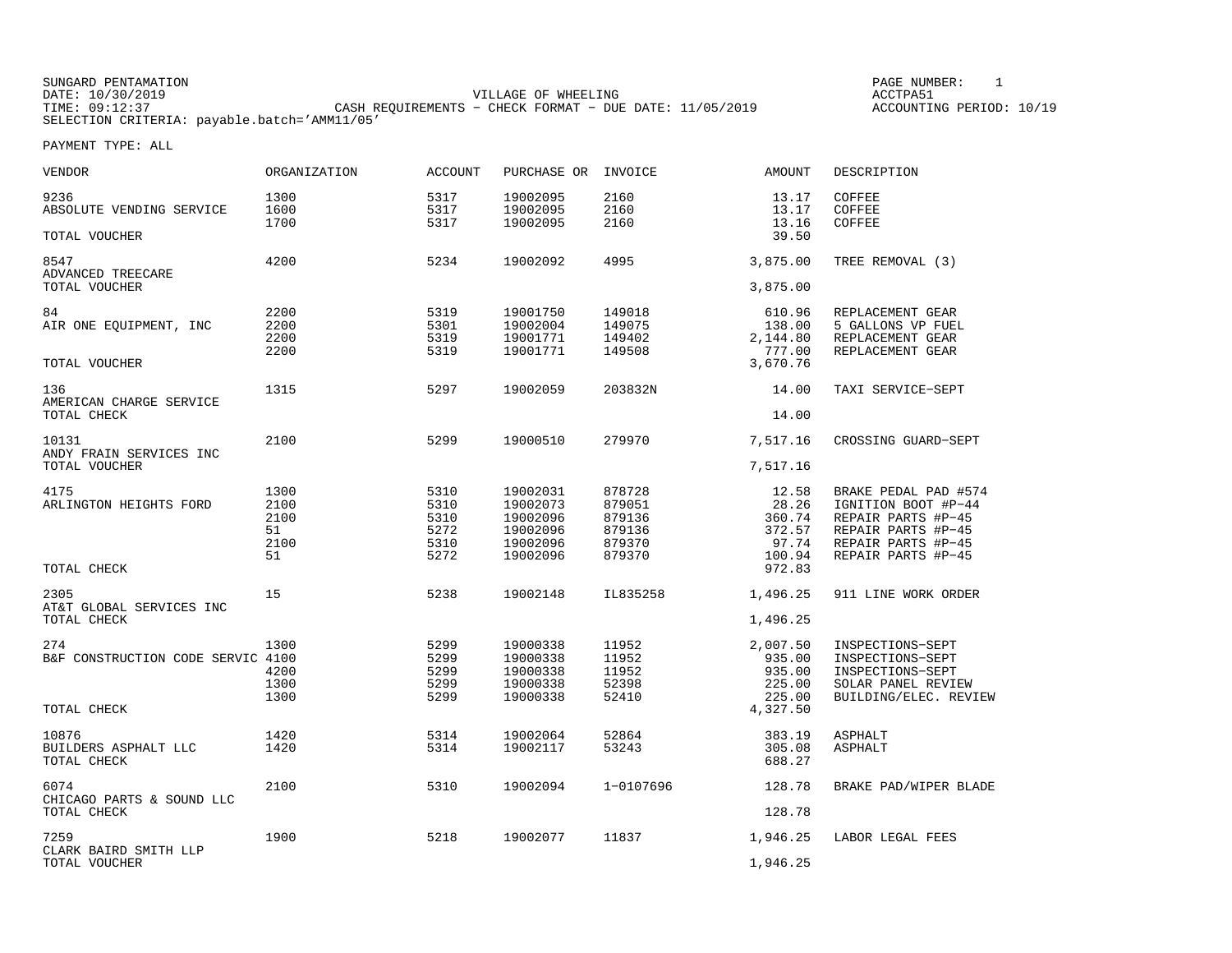SUNGARD PENTAMATION PAGE NUMBER: 2DATE: 10/30/2019 VILLAGE OF WHEELING ACCTPA51CASH REQUIREMENTS - CHECK FORMAT - DUE DATE: 11/05/2019 SELECTION CRITERIA: payable.batch='AMM11/05'

ACCOUNTING PERIOD: 10/19

| VENDOR                                             | ORGANIZATION                         | <b>ACCOUNT</b>                       | PURCHASE OR                                              | INVOICE                                                                      | AMOUNT                                              | DESCRIPTION                                                                       |
|----------------------------------------------------|--------------------------------------|--------------------------------------|----------------------------------------------------------|------------------------------------------------------------------------------|-----------------------------------------------------|-----------------------------------------------------------------------------------|
| 556<br>COMED<br>TOTAL CHECK                        | 11<br>1170<br>2100<br>4200           | 5209<br>5209<br>5209<br>5209         | 19002109<br>19002109<br>19002109<br>19002109             |                                                                              | 208.54<br>250.14<br>395.91<br>187.62<br>1,042.21    | ENERGY- SEPT<br>ENERGY- SEPT<br>ENERGY- SEPT<br>ENERGY- SEPT                      |
| 557                                                | 11                                   | 5209                                 | 19002110                                                 |                                                                              | 3,072.02                                            | ENERGY- SEPT                                                                      |
| COMED<br>TOTAL CHECK                               |                                      |                                      |                                                          |                                                                              | 3,072.02                                            |                                                                                   |
| 5540<br>DJ'S SCUBA LOCKER<br>TOTAL CHECK           | 2200                                 | 5220                                 | 19002061                                                 | 8373                                                                         | 1,146.42<br>1,146.42                                | DIVE SQUAD EQUIPMENT                                                              |
|                                                    |                                      |                                      |                                                          |                                                                              |                                                     |                                                                                   |
| 10555<br>DYNEGY ENERGY SERVICES LLC                | 1170<br>1420<br>1430<br>4100<br>4200 | 5209<br>5209<br>5209<br>5209<br>5209 | 19002108<br>19002108<br>19002108<br>19002108<br>19002108 | 274716519091<br>274716519091<br>274716519091<br>274716519091<br>274716519091 | 313.37<br>21.16<br>1,511.32<br>6,465.49<br>1,931.00 | ELECTRIC-SEPT<br>ELECTRIC-SEPT<br>ELECTRIC-SEPT<br>ELECTRIC-SEPT<br>ELECTRIC-SEPT |
| TOTAL VOUCHER                                      |                                      |                                      |                                                          |                                                                              | 10,242.34                                           |                                                                                   |
| 756<br>E J EQUIPMENT                               | 4200<br>4100<br>4200                 | 5310<br>5310<br>5310                 | 19002098<br>19002068<br>19002098                         | P01813<br>P02107<br>P18403                                                   | 280.01<br>479.78<br>33.07                           | GASKET/HOSE #932<br>OIL FILTERS #827<br>GASKET #932                               |
| TOTAL CHECK                                        |                                      |                                      |                                                          |                                                                              | 792.86                                              |                                                                                   |
| 7931<br>EJ USA INC<br>TOTAL VOUCHER                | 4200<br>4200<br>4200                 | 5342<br>5342<br>5342                 | 19002066<br>19002118<br>19002119                         | 110190084151<br>110190085749<br>110190085823                                 | 1,811.06<br>1,352.84<br>1,027.60<br>4,191.50        | ADJUSTMENT RINGS<br>MANHOLE ADJUST RINGS<br>MANHOLE ADJUST RINGS                  |
| 881                                                | 2200                                 | 5105                                 | 19002086                                                 |                                                                              | 135.00                                              | SEMINAR REGISTRATION                                                              |
| FIRE INVESTIGATORS STRIKE FO<br>TOTAL CHECK        |                                      |                                      |                                                          |                                                                              | 135.00                                              |                                                                                   |
| 11212                                              | 1300                                 | 5103                                 | 19002058                                                 | 2885437                                                                      | 1,312.50                                            | INSPECTOR-9/29                                                                    |
| GOVTEMPSUSA LLC<br>TOTAL CHECK                     |                                      |                                      |                                                          |                                                                              | 1,312.50                                            |                                                                                   |
| 2752                                               | 1220                                 | 5319                                 | 19002063                                                 | 9309592575                                                                   | 43.47                                               | HOSE SWIVEL                                                                       |
| GRAINGER<br>TOTAL CHECK                            |                                      |                                      |                                                          |                                                                              | 43.47                                               |                                                                                   |
| 11319<br>HALO BRANDED SOLUTIONS INC<br>TOTAL CHECK | 2100                                 | 5228                                 | 19002144                                                 | 4129341                                                                      | 456.80<br>456.80                                    | CRIME PREVENTION                                                                  |
| 10153                                              | 1140                                 | 5299                                 | 19002070                                                 | 901836                                                                       | 29,641.95                                           | INSTALL HOLIDAY LIGHT                                                             |
| HOLIDAY CREATIONS PRO INC<br>TOTAL CHECK           |                                      |                                      |                                                          |                                                                              | 29,641.95                                           |                                                                                   |
| 1268<br>IBS NORTH CHICAGO<br>TOTAL CHECK           | 1240                                 | 5310                                 | 19002099                                                 | 190390102223                                                                 | 110.50<br>110.50                                    | BATTERIES #350                                                                    |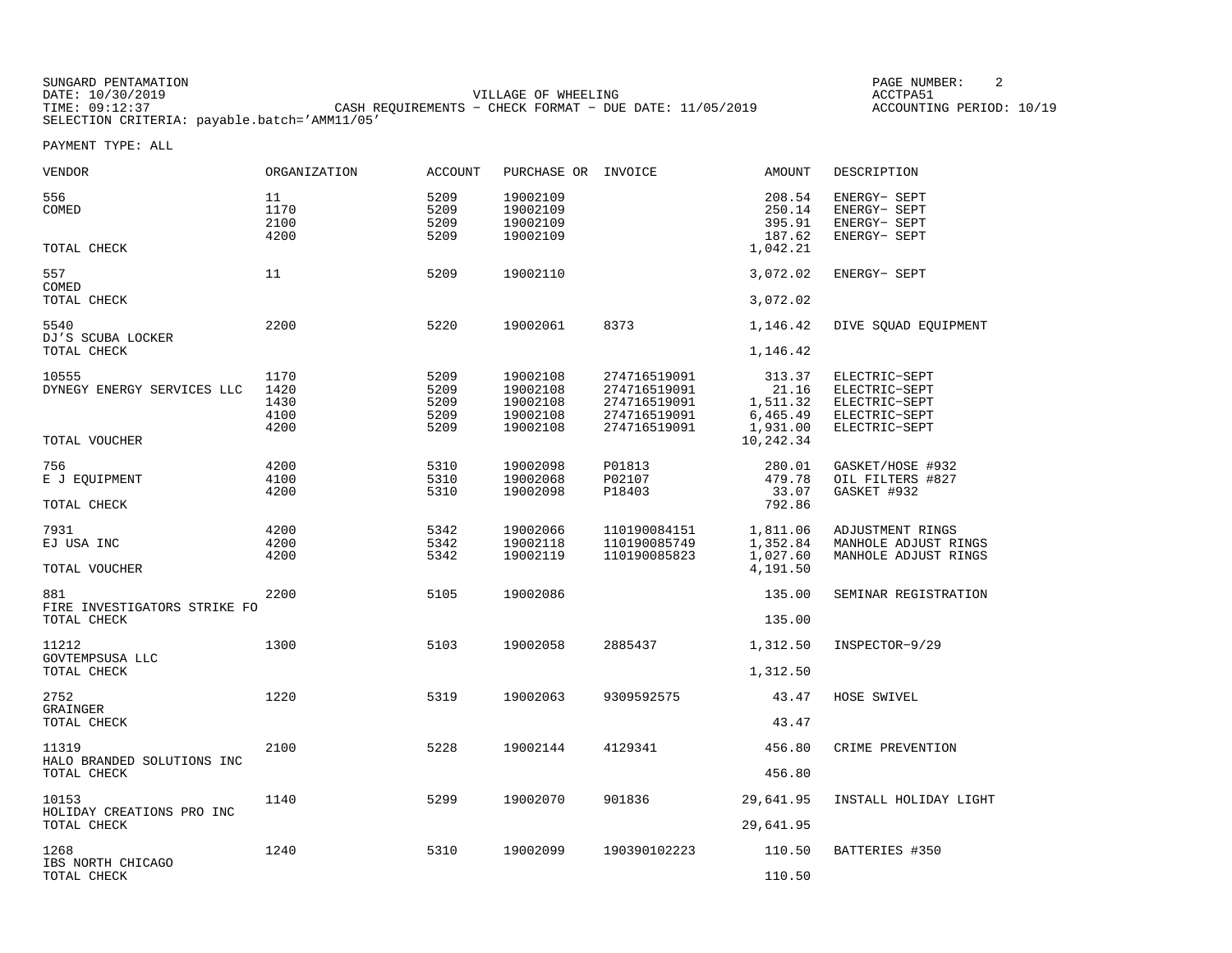SUNGARD PENTAMATION PAGE NUMBER: 3DATE: 10/30/2019 VILLAGE OF WHEELING ACCTPA51TIMES OF MINIMING CASH REQUIREMENTS - CHECK FORMAT - DUE DATE: 11/05/2019 SELECTION CRITERIA: payable.batch='AMM11/05'

ACCOUNTING PERIOD: 10/19

| VENDOR                                                   | ORGANIZATION                                                 | <b>ACCOUNT</b>                                               | PURCHASE OR                                                                                  | INVOICE                                                                      | <b>AMOUNT</b>                                                                             | DESCRIPTION                                                                                                                                                |
|----------------------------------------------------------|--------------------------------------------------------------|--------------------------------------------------------------|----------------------------------------------------------------------------------------------|------------------------------------------------------------------------------|-------------------------------------------------------------------------------------------|------------------------------------------------------------------------------------------------------------------------------------------------------------|
| 1164<br>IL STATE TOLL HIGHWAY AUTHOR 1400                | 1240<br>1420<br>2200<br>4100                                 | 5205<br>5205<br>5205<br>5205<br>5205                         | 19002084<br>19002084<br>19002084<br>19002084<br>19002084                                     | G12700001866<br>G12700001866<br>G12700001866<br>G12700001866<br>G12700001866 | 29.80<br>7.30<br>23.45<br>7.85<br>8.00                                                    | TOLLWAY CHARGES<br>TOLLWAY CHARGES<br>TOLLWAY CHARGES<br>TOLLWAY CHARGES<br>TOLLWAY CHARGES                                                                |
| TOTAL CHECK                                              |                                                              |                                                              |                                                                                              |                                                                              | 76.40                                                                                     |                                                                                                                                                            |
| 9256<br>INTERSTATE BILLING SERVICE I 2200<br>TOTAL CHECK | 4200<br>4200                                                 | 5310<br>5310<br>5310                                         | 19002128<br>19002125<br>19002100                                                             | 3016896204<br>3016896214<br>3016934390                                       | 40.90<br>39.90<br>455.00<br>535.80                                                        | EXHAUST CLAMP #932<br>AIR SAFETY VALVE #653<br>SENSORS #932                                                                                                |
| 4285<br>J.G. UNIFORMS INC<br>TOTAL CHECK                 | 2200                                                         | 5319                                                         | 19001770                                                                                     | 63583                                                                        | 2,316.00<br>2,316.00                                                                      | 3 BALLISTIC VEST                                                                                                                                           |
| 9047<br>JOE'S CONCRETE & PAVING LLC 1420<br>TOTAL CHECK  | 4100                                                         | 5299<br>5314                                                 | 19002093<br>19002154                                                                         | 10042019-14<br>10172019-15                                                   | 4,064.50<br>13,552.00<br>17,616.50                                                        | MAIN BREAK RESTORATION<br>DUNHURST PAVEMENT                                                                                                                |
| 1455<br>KLEIN THORPE & JENKINS LTD                       | 1900<br>3100<br>3500<br>3600<br>3900                         | 5218<br>5218<br>5218<br>5218<br>5218                         | 19002149<br>19002149<br>19002149<br>19002149<br>19002149                                     |                                                                              | 28,652.22<br>713.40<br>1,437.58<br>365.50<br>602.00                                       | LEGAL SERVICE-AUG<br>LEGAL SERVICE-AUG<br>LEGAL SERVICE-AUG<br>LEGAL SERVICE-AUG<br>LEGAL SERVICE-AUG                                                      |
| TOTAL VOUCHER                                            |                                                              |                                                              |                                                                                              |                                                                              | 31,770.70                                                                                 |                                                                                                                                                            |
| 1586<br>LOVERDE CONSTRUCTION COMPANY 4100<br>TOTAL CHECK | 4100<br>4200                                                 | 5208<br>5344<br>5208                                         | 19000591<br>19000591<br>19000591                                                             | 3777<br>3777<br>3777                                                         | 3,110.00<br>1,588.60<br>3,110.00<br>7,808.60                                              | DEBRIS REMOVAL<br><b>STONE</b><br>DEBRIS REMOVAL                                                                                                           |
| 8444<br>MILIEU DESIGN LLC                                | 1430<br>1430<br>1430<br>1430<br>1430<br>1430<br>1430<br>1430 | 5217<br>5217<br>5217<br>5311<br>5217<br>5217<br>5217<br>5217 | 19000359<br>19000359<br>19000359<br>19002075<br>19000359<br>19000359<br>19002153<br>19002152 | 140775<br>140776<br>140797<br>140798<br>140837<br>140838<br>140846<br>140860 | 2,604.86<br>999.90<br>896.70<br>7,103.05<br>1,157.79<br>1,641.28<br>14,080.00<br>8,478.00 | MOWING-9/30<br>WEEDING-9/30<br>MOW VIOLATIONS-10/7<br>WOLF CT. SEEDING-10/7<br>WEEDING-10/7<br>MOWING-10/7<br>REMOVE RR TIE/PLANTS<br>NORTHGATE SOD/PLANTS |
| TOTAL CHECK                                              |                                                              |                                                              |                                                                                              |                                                                              | 36,961.58                                                                                 |                                                                                                                                                            |
| 10307<br>MUNICIPAL COLLECTION SERVICE<br>TOTAL VOUCHER   | 01                                                           | 4520                                                         | 19002056                                                                                     | 015352                                                                       | 30.00<br>30.00                                                                            | ADMIN TICKET-SEPT                                                                                                                                          |
| 1934<br>NORTHERN ILLINOIS POLICE ALA<br>TOTAL CHECK      | 2100                                                         | 5106                                                         | 19002147                                                                                     | 13120                                                                        | 4,234.56<br>4,234.56                                                                      | NIPAS UNIFORM                                                                                                                                              |
| 6361<br>NORTHSHORE UNIVERSITY<br>TOTAL CHECK             | 1500<br>1800                                                 | 5246<br>5246                                                 | 19002029<br>19002082                                                                         |                                                                              | 74.00<br>1,035.00<br>1,109.00                                                             | HEP B VAC<br>FITNESS FOR DUTY EXAM                                                                                                                         |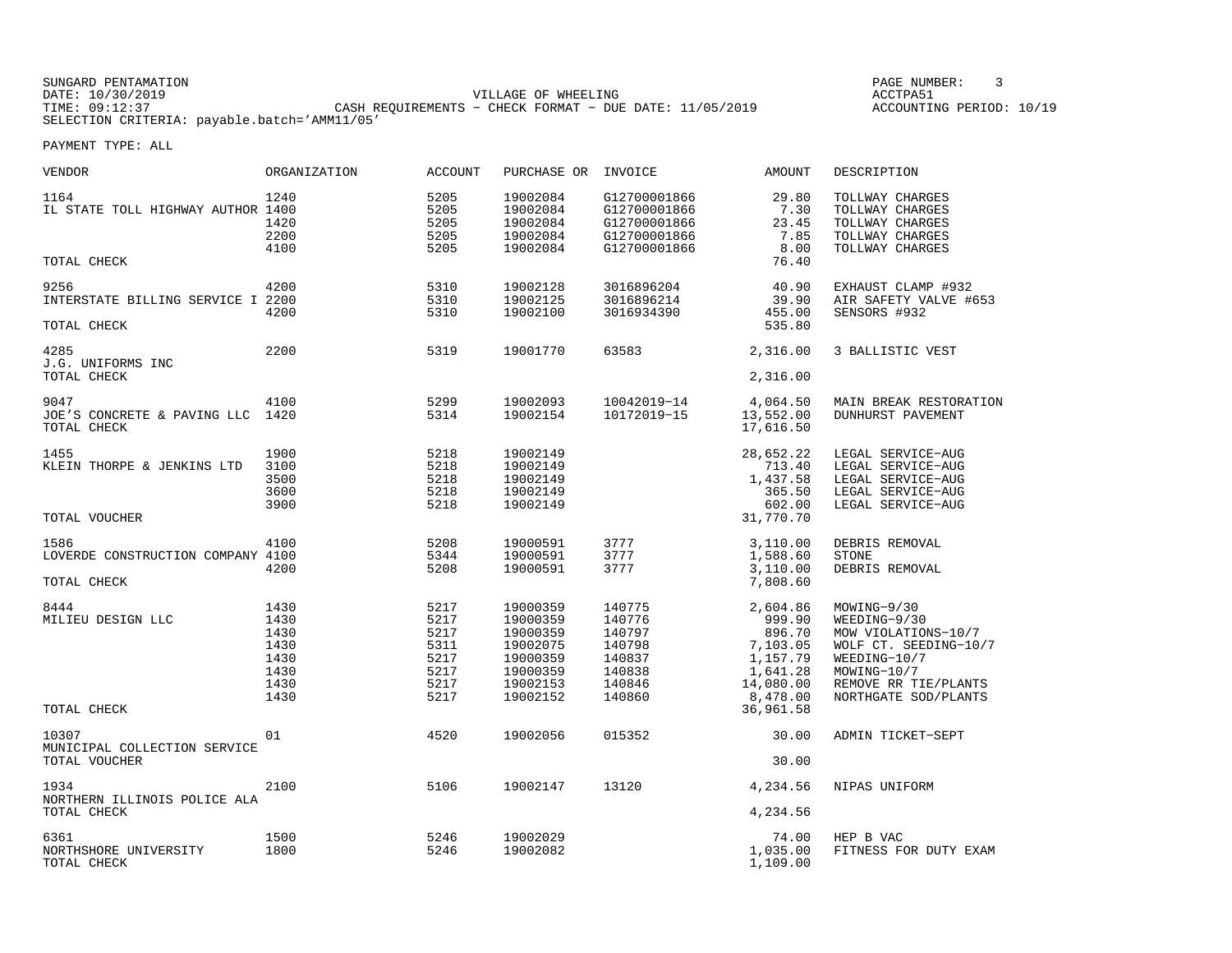SUNGARD PENTAMATION PAGE NUMBER: 4DATE: 10/30/2019 VILLAGE OF WHEELING ACCTPA51CASH REQUIREMENTS - CHECK FORMAT - DUE DATE: 11/05/2019 SELECTION CRITERIA: payable.batch='AMM11/05'

ACCOUNTING PERIOD: 10/19

| <b>VENDOR</b>                                              | <b>ORGANIZATION</b> | <b>ACCOUNT</b> | PURCHASE OR INVOICE  |                     | AMOUNT                         | DESCRIPTION                                    |
|------------------------------------------------------------|---------------------|----------------|----------------------|---------------------|--------------------------------|------------------------------------------------|
| 3092<br>OFFICE DEPOT                                       | 1700                | 5318           | 19002055             | 384595814001        | 25.31<br>25.31                 | OFFICE SUPPLIES                                |
| TOTAL CHECK                                                |                     |                |                      |                     |                                |                                                |
| 6711<br>O'REILLY AUTO PARTS<br>TOTAL VOUCHER               | 4100                | 5310           | 19002062             | 3415-168616         | 68.76<br>68.76                 | FILTERS #872                                   |
| 8988<br>OZINGA READY MIX CONCRETE IN 1420<br>TOTAL VOUCHER | 1420                | 5314<br>5314   | 19002122<br>19002123 | 1344724<br>1346234  | 1,022.00<br>836.00<br>1,858.00 | READY MIX CONCRETE<br>READY MIX CONCRETE       |
| 2011<br>P F PETTIBONE                                      | 2100                | 5228           | 19002145             | 177648              | 179.15                         | FORM PRINTING                                  |
| TOTAL CHECK                                                |                     |                |                      |                     | 179.15                         |                                                |
| 2018<br>PADDOCK PUBLICATIONS<br>TOTAL CHECK                | 1300<br>1300        | 5201<br>5201   | 19002112<br>19002151 | 30319<br>31325      | 44.55<br>122.85<br>167.40      | PUBLIC HEARING NOTICE<br>PUBLIC HEARING NOTICE |
| 8483<br>PIZZO AND ASSOCIATES LTD                           | 4200                | 5217           | 19001887             | 22281               | 1,515.00                       | DIV. CHANNEL MOWING                            |
| TOTAL VOUCHER                                              |                     |                |                      |                     | 1,515.00                       |                                                |
| 3884<br>POMP'S TIRE SERVICE INC                            | 1420                | 5310           | 19002120             | 280102467           | 1,119.00                       | TIRES #108                                     |
| TOTAL CHECK                                                |                     |                |                      |                     | 1,119.00                       |                                                |
| 9153<br>PRECISION PAVEMENT MARKINGS                        | 1420                | 5247           | 19002124             | 3115                | 2,599.08                       | PAVEMENT MARKINGS                              |
| TOTAL CHECK                                                |                     |                |                      |                     | 2,599.08                       |                                                |
| 2185<br>RED CENTER                                         | 15                  | 5231           | 19000193             | $301 - 20 - 11$     | 29,215.00                      | DISPATCH SERVICE-NOV                           |
| TOTAL CHECK                                                |                     |                |                      |                     | 29, 215.00                     |                                                |
| 4150<br>REX RADIATOR SALES AND DISTR 4200<br>TOTAL CHECK   | 4200                | 5310<br>5310   | 19002071<br>19002127 | 276081/1<br>B133305 | 36.00<br>450.00<br>486.00      | REINSTALL DPF #932<br>CLEAN DPF #932           |
| 3712<br>RICOH USA INC                                      | 1600                | 5220           | 19002078             | 5057705240          | 153.22                         | ADMIN COPIER FEE-SEPT                          |
| TOTAL CHECK                                                |                     |                |                      |                     | 153.22                         |                                                |
| 2396                                                       | 1240                | 5315           | 19002069             | ARV/41491349        | 749.25                         | SCAN TOOL UPGRADE                              |
| SNAP ON INDUSTRIAL<br>TOTAL CHECK                          |                     |                |                      |                     | 749.25                         |                                                |
| 5415<br>STAPLES                                            | 2100                | 5318           | 19002142             | 1625899677          | 681.46                         | OFFICE SUPPLIES                                |
| TOTAL CHECK                                                |                     |                |                      |                     | 681.46                         |                                                |
| 7971<br>STAR DIGITAL IMAGING INC                           | 1140                | 5297           | 19002076             | 14                  | 520.00                         | VILLAGE PHOTOS                                 |
| TOTAL CHECK                                                |                     |                |                      |                     | 520.00                         |                                                |